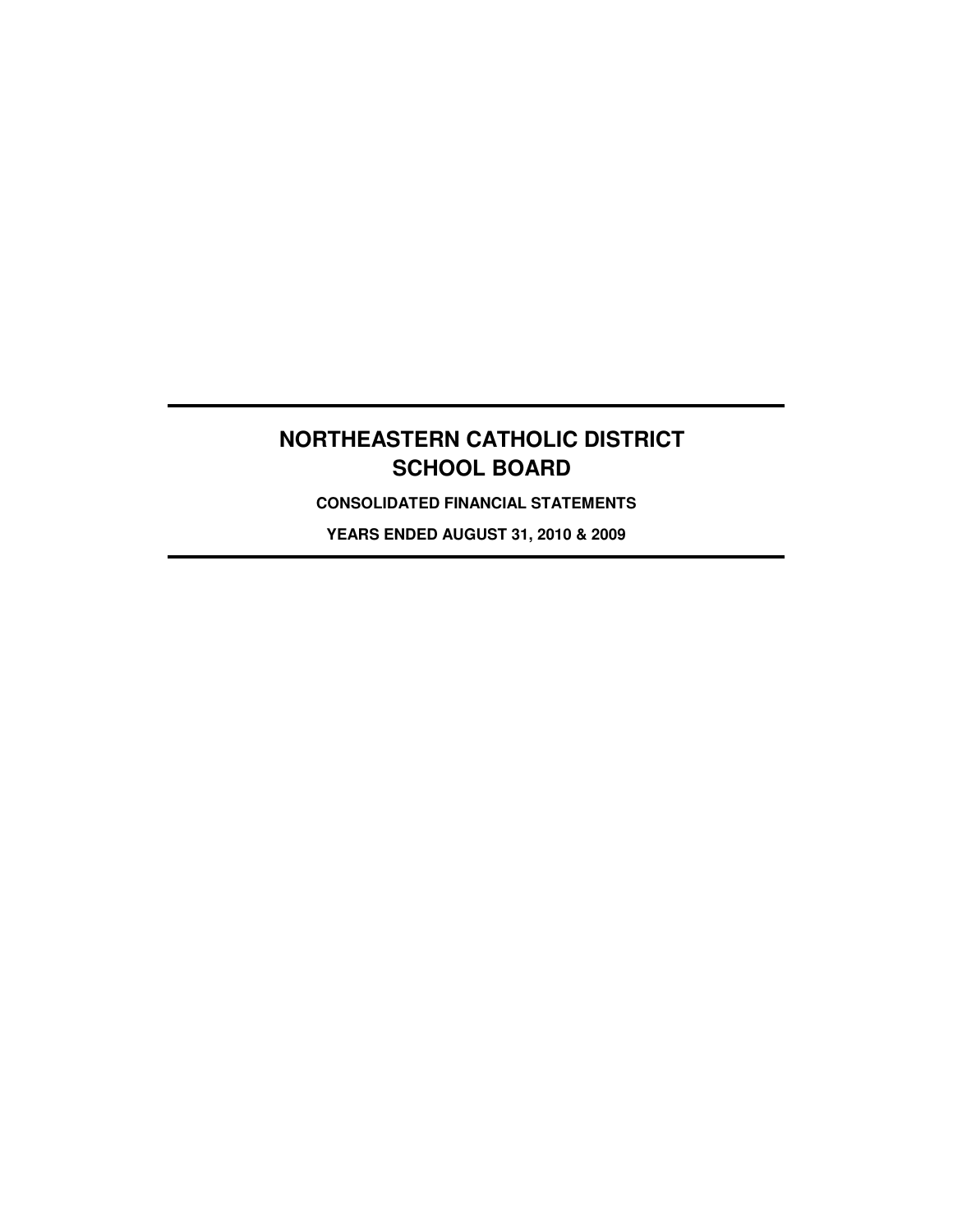## **INDEX TO CONSOLIDATED FINANCIAL STATEMENTS**

## **YEARS ENDED AUGUST 31, 2010 & 2009**

|                   |                                                                                                                                                                                            | Page                |
|-------------------|--------------------------------------------------------------------------------------------------------------------------------------------------------------------------------------------|---------------------|
|                   | <b>BOARD OF TRUSTEES AND SENIOR ADMINISTRATIVE PERSONNEL</b>                                                                                                                               |                     |
|                   | <b>AUDITORS' REPORT</b>                                                                                                                                                                    | 2                   |
|                   | <b>STATEMENTS</b>                                                                                                                                                                          |                     |
| $\mathbf 1$       | <b>Consolidated Statement of Financial Position</b><br>2 Consolidated Statement of Operations<br>3 Consolidated Statement of Changes in Net Debt<br>4 Consolidated Statement of Cash Flows | 3<br>4<br>5<br>6    |
|                   | NOTES TO CONSOLIDATED FINANCIAL STATEMENTS                                                                                                                                                 | $7 - 25$            |
|                   | <b>SCHEDULES</b>                                                                                                                                                                           |                     |
| $\mathbf{1}$<br>3 | <b>Consolidated Schedule of Accumulated Surplus</b><br>2 Consolidated Schedule of Reserves and Reserve Funds Continuity<br><b>Consolidated Schedule of Expenses</b>                        | 26<br>27<br>28 - 29 |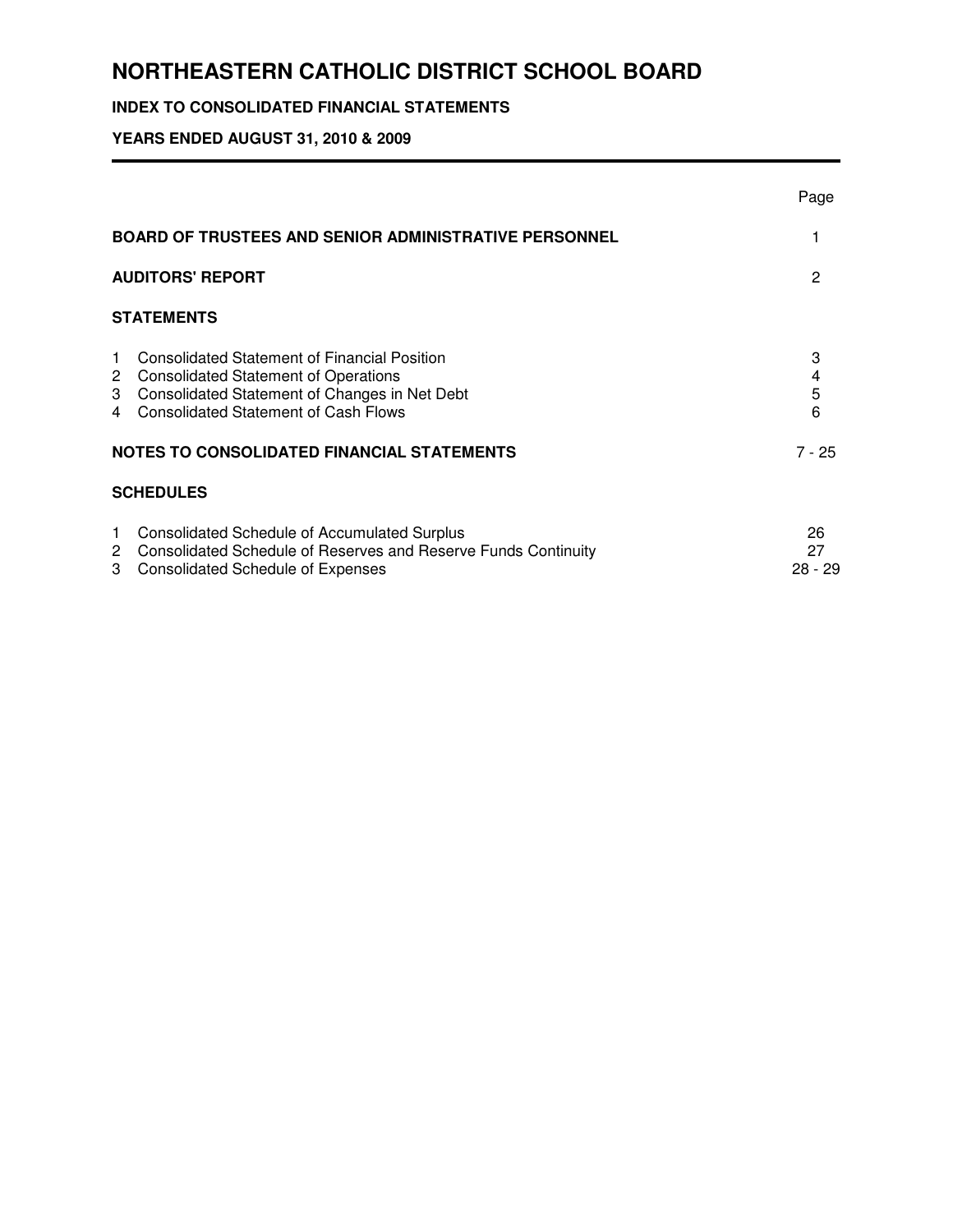## **BOARD OF TRUSTEES AND SENIOR ADMINISTRATIVE PERSONNEL**

|                                          | 2010                                              | 2009                                       |
|------------------------------------------|---------------------------------------------------|--------------------------------------------|
| <b>CHAIRPERSON OF THE BOARD</b>          | <b>Rick Brassard</b>                              | <b>Rick Brassard</b>                       |
| <b>BOARD OF TRUSTEES</b>                 |                                                   |                                            |
|                                          | <b>Peter DelGuidice</b>                           | Peter DelGuidice                           |
|                                          | <b>Martin Drainville</b><br><b>Elizabeth King</b> | <b>Martin Drainville</b><br>Elizabeth King |
|                                          | <b>Colleen Landers</b>                            | Colleen Landers                            |
|                                          | <b>Denis Lincez</b>                               | Denis Lincez                               |
|                                          | <b>Steve Malciw</b><br>Fred Salvador Jr.          | <b>Steve Malciw</b><br>Fred Salvador Jr.   |
|                                          |                                                   |                                            |
| <b>SENIOR ADMINISTRATIVE PERSONNEL</b>   |                                                   |                                            |
| Director of Education                    | <b>Glenn Sheculski</b>                            | Glenn Sheculski                            |
| Human Resources Generalist               | Mélanie Bidal-Mainville                           | Mélanie Bidal-Mainville                    |
| <b>Manager of Financial Services</b>     | <b>Mary-Lou Pollon</b>                            | Mary-Lou Pollon                            |
| Manager of Plant                         | <b>Robert Landry</b>                              | Robert Landry                              |
| Manager of Information Technology        | Glen Nakashoji                                    | Glen Nakashoji                             |
| Superintendent of Education              | <b>Tricia Stefanic Weltz</b>                      | Tricia Stefanic Weltz                      |
| <b>Superintendent of Student Success</b> | <b>James Michaud</b>                              | James Michaud                              |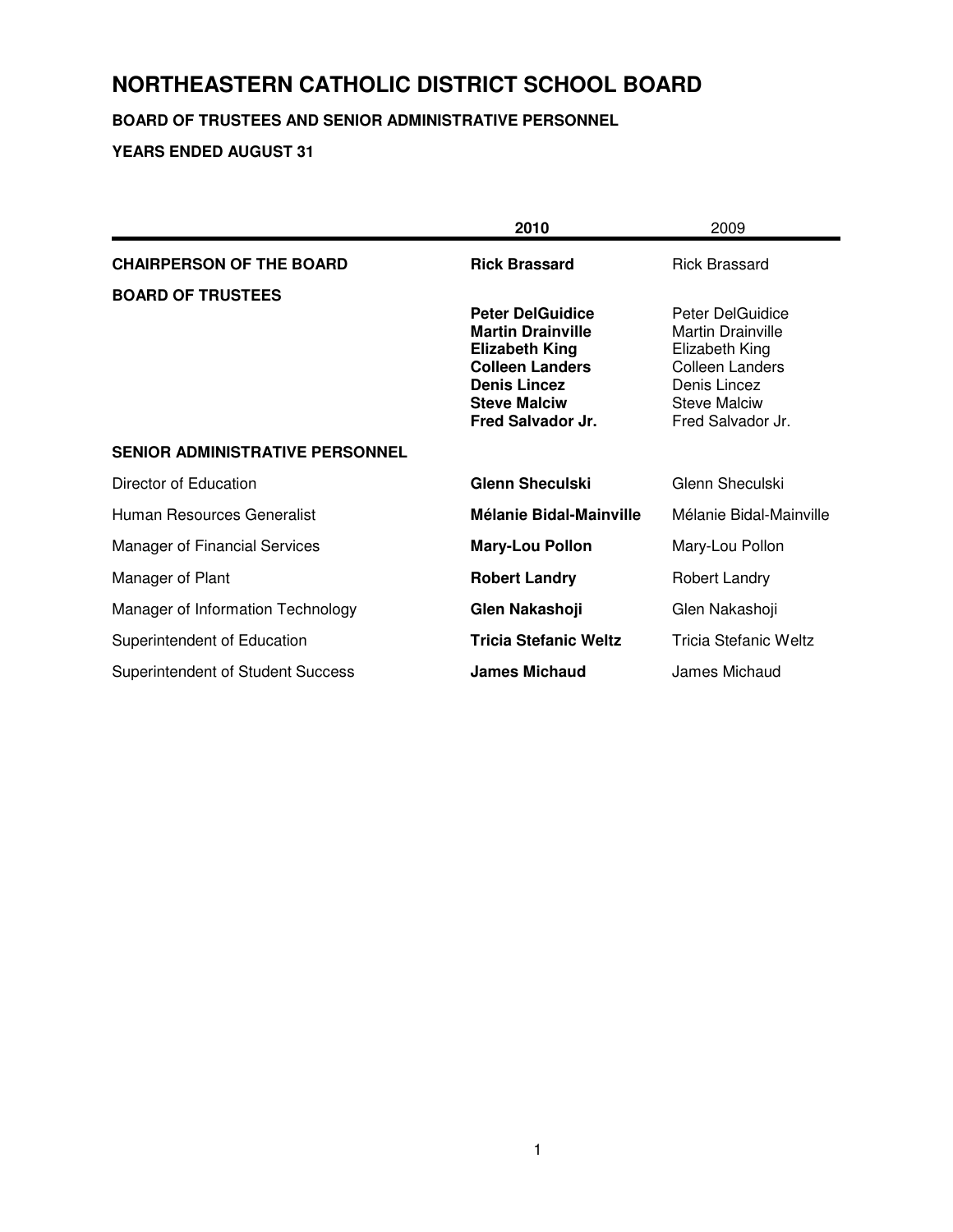

P. Telephone: (705) 567-5205<br>Fax: (705) 567-6504

## **AUDITORS' REPORT**

To the Board of Trustees of the Northeastern Catholic District School Board

We have audited the consolidated statement of financial position of the Northeastern Catholic District School Board (the "Board") as at August 31, 2010 and the consolidated statements of operations, changes in net debt and cash flows for the year then ended. These consolidated financial statements are the responsibility of the Board's management. Our responsibility is to express an opinion on these consolidated financial statements based on our audit.

Except as explained in the following paragraph, we conducted our audit in accordance with Canadian generally accepted auditing standards. Those standards require that we plan and perform an audit to obtain reasonable assurance whether the consolidated financial statements are free of material misstatement. An audit includes examining, on a test basis, evidence supporting the amounts and disclosures in the consolidated financial statements. An audit also includes assessing the accounting principles used and significant estimates made by management, as well as evaluating the overall financial statement presentation.

In common with many school boards, individual schools derive revenue from school fundraising activities held throughout the year. Adequate documentation and controls were not in place throughout the year to allow us to obtain satisfactory audit verification as to the completeness of these revenues. Accordingly, our verification of these revenues was limited to the amounts recorded in the records of the individual schools and we were not able to determine whether adjustments might be necessary to school fundraising revenue, annual surplus, financial assets and accumulated surplus.

In our opinion, except for the effect of adjustments, if any, which we might have determined to be necessary had we been able to satisfy ourselves concerning the completeness of school fundraising revenue referred to in the preceding paragraph, these consolidated financial statements present fairly, in all material respects, the financial position of the Northeastern Catholic District School Board as at August 31, 2010 and the results of its operations, changes in net debt and cash flows for the year then ended in accordance with Canadian generally accepted accounting principles.

Ross, Pope & Company LLP

Kirkland Lake, Ontario **ROSS, POPE & COMPANY LLP** February 16, 2011 **CHARTERED ACCOUNTANTS Licensed Public Accountants**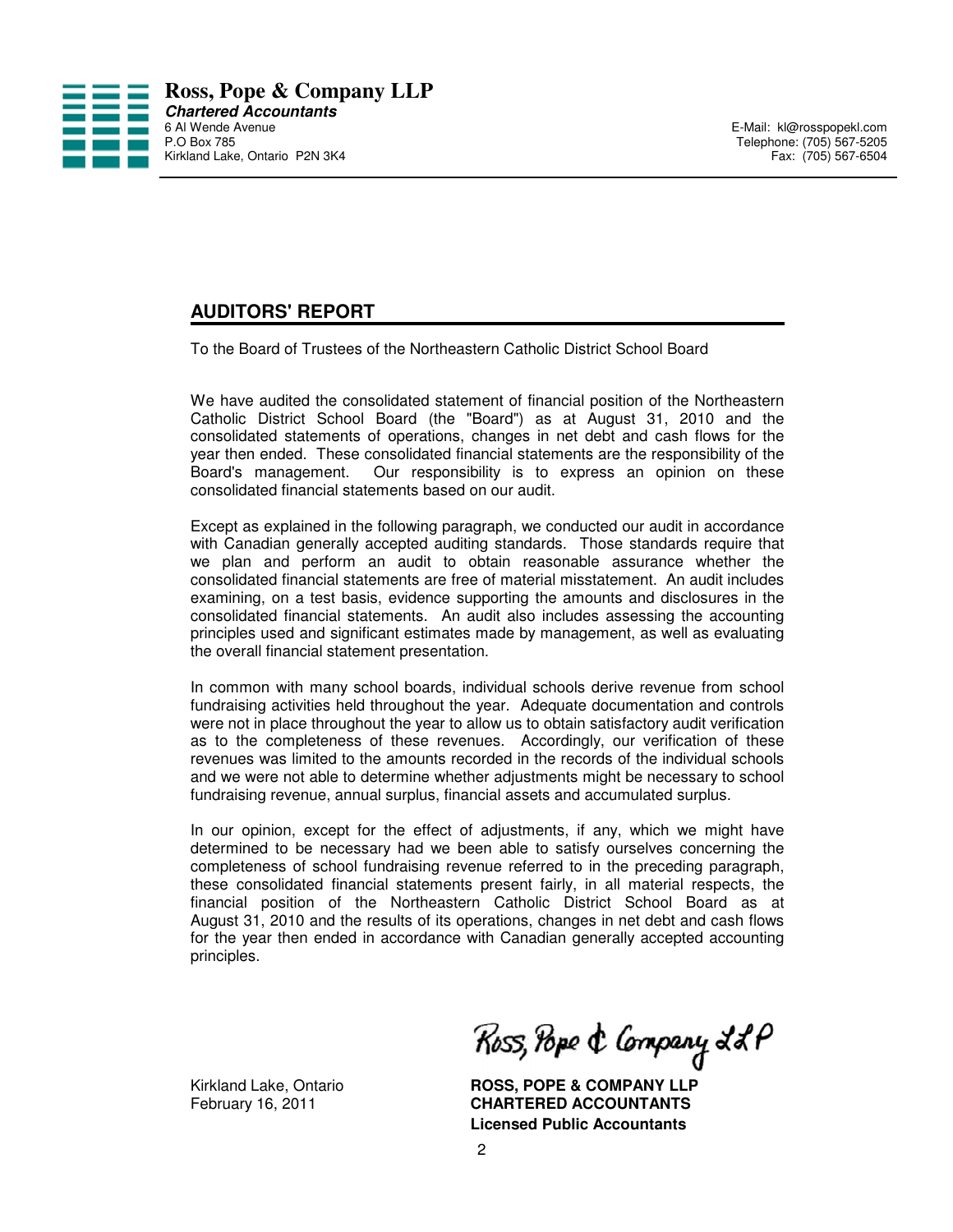## **CONSOLIDATED STATEMENT OF FINANCIAL POSITION**

## **AS AT AUGUST 31**

|                                                                         |              | Restated<br>(See Notes |
|-------------------------------------------------------------------------|--------------|------------------------|
|                                                                         |              | 3 & 23                 |
|                                                                         | 2010         | 2009                   |
| <b>FINANCIAL ASSETS</b>                                                 |              |                        |
| Cash and cash equivalents                                               | 6,417,930    | \$ 6,467,935           |
| Accounts receivable (Note 7)                                            | 2,802,388    | 2,175,788              |
| Accounts receivable - Government of Ontario - approved capital (Note 6) | 1,914,975    |                        |
| TOTAL FINANCIAL ASSETS                                                  | 11,135,293   | 8,643,723              |
| <b>FINANCIAL LIABILITIES</b>                                            |              |                        |
| Accounts payable and accrued liabilities (Note 8)                       | 1,171,055    | 1,062,253              |
| Deferred revenue (Note 10)                                              | 4,043,063    | 3,292,630              |
| Accrued interest on long-term debt                                      | 114,277      | 105,293                |
| Retirement and other employee future benefits payable (Note 11)         | 3,991,097    | 3,934,228              |
| Long-term debt (Note 13)                                                | 6,107,453    | 5,634,269              |
| TOTAL FINANCIAL LIABILITIES                                             | 15,426,945   | 14,028,673             |
| <b>NET DEBT</b>                                                         | (4,291,652)  | (5,384,950)            |
| <b>NON-FINANCIAL ASSETS</b>                                             |              |                        |
| Prepaid expenses                                                        | 78,755       | 59,882                 |
| Tangible capital assets (Note 16)                                       | 30,974,966   | 28,055,149             |
| TOTAL NON-FINANCIAL ASSETS                                              | 31,053,721   | 28,115,031             |
| <b>ACCUMULATED SURPLUS (Note 17)</b>                                    | \$26,762,069 | \$22,730,081           |

**COMMITMENTS (Note 20)** 

**CONTINGENT LIABILITIES (Note 21)** 

On behalf of the Board:

**Director of Education** 

**Chairperson of the Board**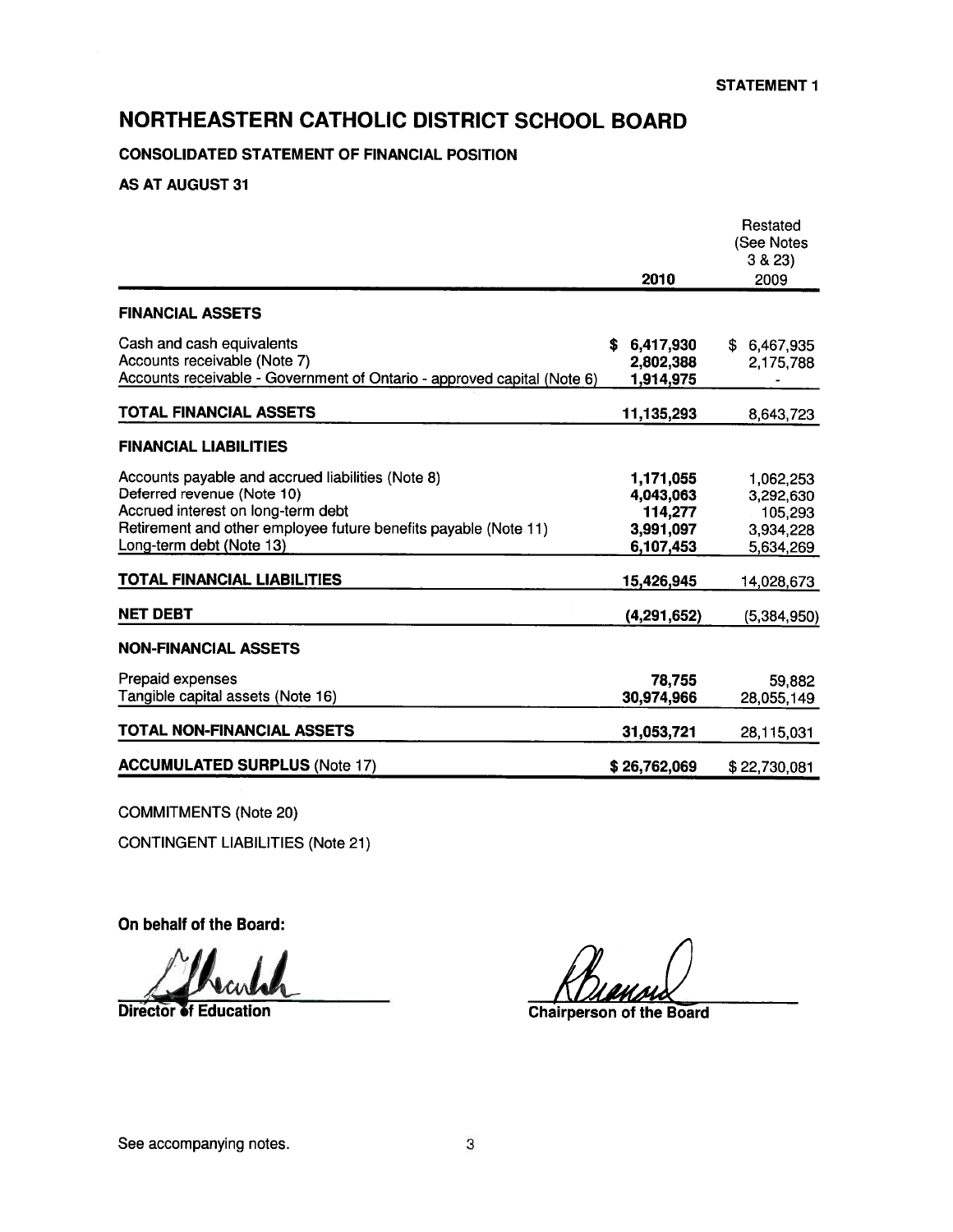## **CONSOLIDATED STATEMENT OF OPERATIONS**

|                                                                                                                                                                                                                                                                                                     | --------2010--------<br>(See Notes<br>$2(j)$ & 22)<br><b>Budget</b><br><b>Actual</b><br>(unaudited)      |                                                                                   | Restated<br>(See Notes<br>3 & 23<br>2009<br>Actual                                          |
|-----------------------------------------------------------------------------------------------------------------------------------------------------------------------------------------------------------------------------------------------------------------------------------------------------|----------------------------------------------------------------------------------------------------------|-----------------------------------------------------------------------------------|---------------------------------------------------------------------------------------------|
| <b>REVENUES</b>                                                                                                                                                                                                                                                                                     |                                                                                                          |                                                                                   |                                                                                             |
| Provincial grants - grants for student needs<br>Provincial grant - Government of Ontario - approved capital<br>Provincial grants-other<br>Local taxation<br>Federal grants and fees<br>Other revenues - school boards<br>Other fees, grants and revenues<br>Investment income<br>School fundraising | \$29,958,215<br>1,914,975<br>2,299,833<br>4,309,088<br>280,756<br>71,129<br>145,600<br>21,382<br>960,280 | \$30,103,572<br>1,700,342<br>5,232,912<br>242,175<br>541,960<br>91,294<br>887,840 | \$27,805,083<br>1,616,908<br>5,135,075<br>122,300<br>47,469<br>152,045<br>46,043<br>941,617 |
| <b>TOTAL REVENUES</b>                                                                                                                                                                                                                                                                               | 39,961,258                                                                                               | 38,800,095                                                                        | 35,866,540                                                                                  |
| <b>EXPENSES</b>                                                                                                                                                                                                                                                                                     |                                                                                                          |                                                                                   |                                                                                             |
| Instruction<br>Administration<br>Transportation<br>Pupil accommodation<br>Other<br>School funded activities                                                                                                                                                                                         | 27,410,018<br>2,087,820<br>2,880,202<br>4,890,107<br>2,532<br>897,674                                    | 26,930,488<br>1,962,262<br>2,949,468<br>4,950,235<br>438,051<br>846,676           | 25,695,520<br>1,851,551<br>2,554,998<br>4,750,964<br>1,947<br>887,193                       |
| <b>TOTAL EXPENSES</b>                                                                                                                                                                                                                                                                               | 38,168,353                                                                                               | 38,077,180                                                                        | 35,742,173                                                                                  |
| <b>ANNUAL SURPLUS</b><br><b>ACCUMULATED SURPLUS,</b>                                                                                                                                                                                                                                                | 1,792,905                                                                                                | 722,915                                                                           | 124,367                                                                                     |
| beginning of year (Notes 23 & 25)                                                                                                                                                                                                                                                                   | 24,969,164                                                                                               | 22,730,081                                                                        | 22,605,714                                                                                  |
| <b>ACCUMULATED SURPLUS, end of year</b>                                                                                                                                                                                                                                                             | \$26,762,069                                                                                             | \$23,452,996                                                                      | \$22,730,081                                                                                |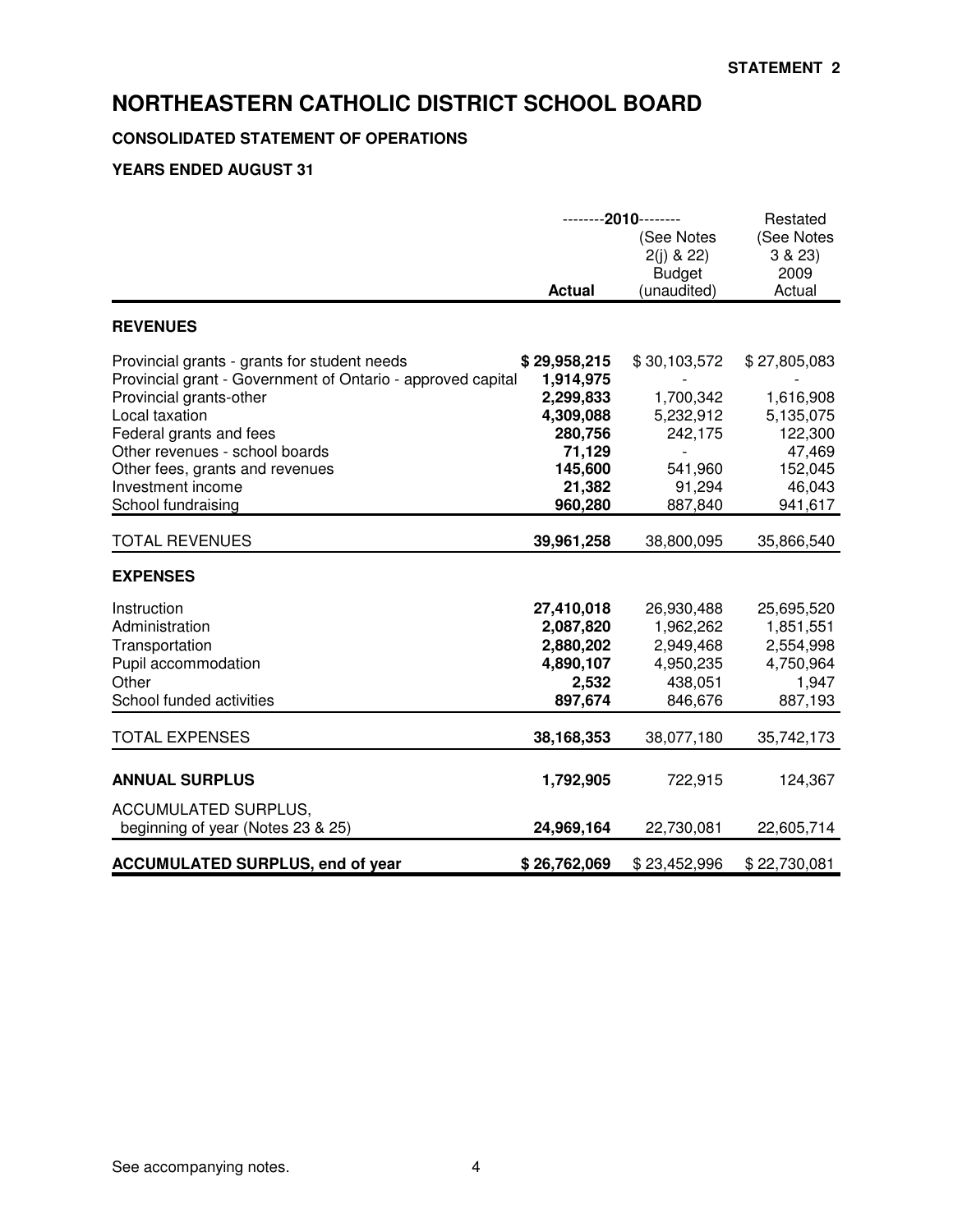## **CONSOLIDATED STATEMENT OF CHANGES IN NET DEBT**

|                                                                                                                             |    | 2010                       | Restated<br>(See Note 3)<br>2009 |
|-----------------------------------------------------------------------------------------------------------------------------|----|----------------------------|----------------------------------|
| <b>ANNUAL SURPLUS</b>                                                                                                       | S. | 1,792,905                  | \$<br>124,367                    |
| <b>TANGIBLE CAPITAL ASSET ACTIVITY</b><br>Acquisition of tangible capital assets<br>Amortization of tangible capital assets |    | (4, 166, 534)<br>1,246,717 | (953,084)<br>1,169,857           |
| TOTAL TANGIBLE CAPITAL ASSET ACTIVITY                                                                                       |    | (2,919,817)                | 216,773                          |
| OTHER NON-FINANCIAL ASSET ACTIVITY<br>Acquisition of prepaid expenses<br>Use of prepaid expenses                            |    | (78, 755)<br>59,882        | (59,882)<br>98,938               |
| <b>TOTAL OTHER NON-FINANCIAL ASSET ACTIVITY</b>                                                                             |    | (18,873)                   | 39,056                           |
| <b>DECREASE (INCREASE) IN NET DEBT</b>                                                                                      |    | (1, 145, 785)              | 380,196                          |
| NET DEBT, beginning of year (Notes 23 & 25)                                                                                 |    | (3, 145, 867)              | (5,765,146)                      |
| NET DEBT, end of year                                                                                                       |    | \$ (4,291,652)             | (5,384,950)<br>\$                |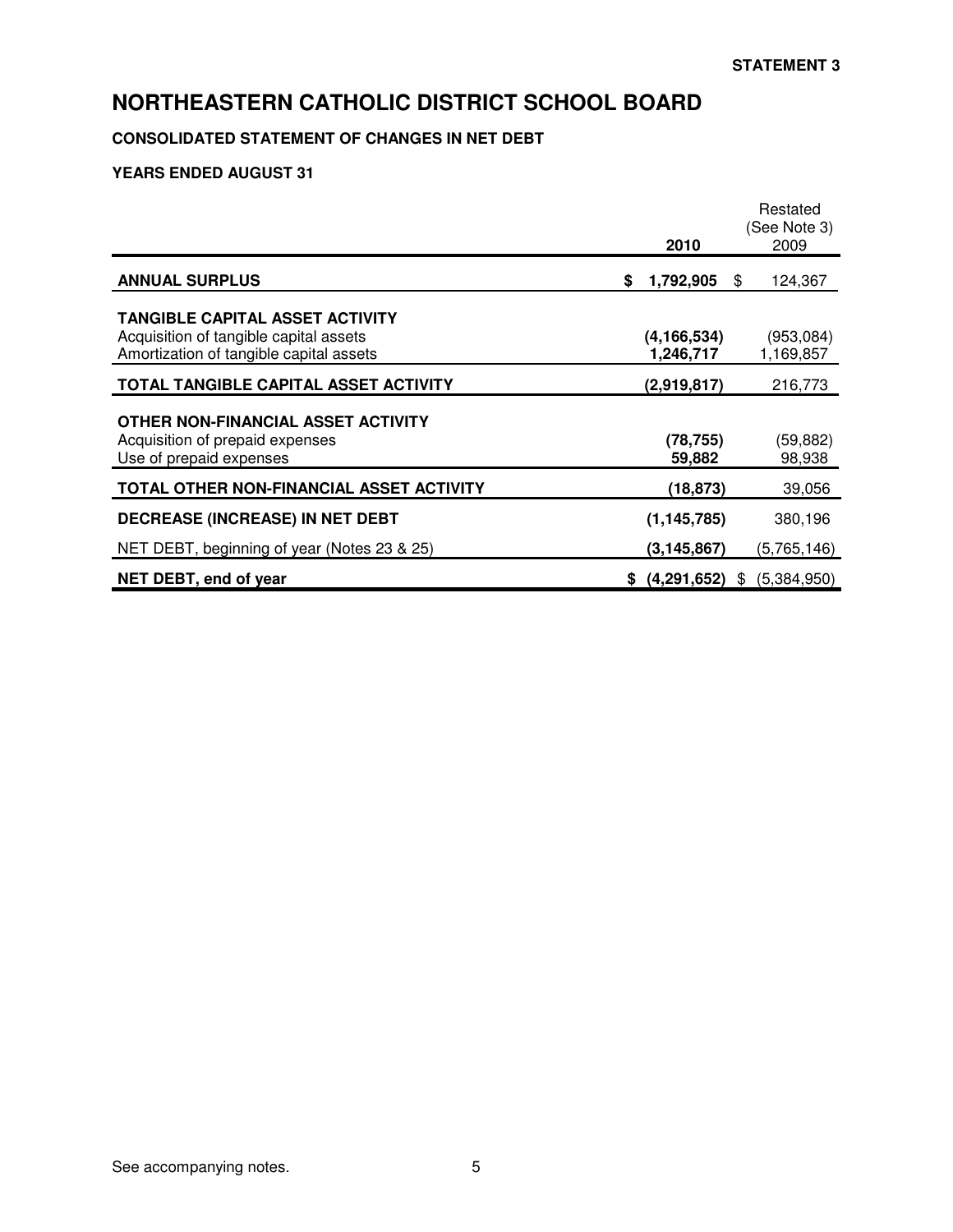## **CONSOLIDATED STATEMENT OF CASH FLOWS**

|                                                                                                                                            |                                 | Restated<br>(See Notes<br>3 & 23 |
|--------------------------------------------------------------------------------------------------------------------------------------------|---------------------------------|----------------------------------|
|                                                                                                                                            | 2010                            | 2009                             |
| <b>OPERATING ACTIVITIES</b><br><b>ANNUAL SURPLUS</b>                                                                                       | \$1,792,905                     | \$<br>124,367                    |
| SOURCES AND (USES)<br>Items not involving cash:<br>Amortization                                                                            | 1,246,717                       | 1,169,857                        |
| Increase (decrease) in accrued interest on long-term debt<br>Increase (decrease) in retirement and other employee future benefits payable  | 8,984<br>56,869                 | (2,504)<br>(117, 825)            |
|                                                                                                                                            | 1,312,570                       | 1,049,528                        |
| Changes in:<br>Increase in accounts receivable<br>Increase in accounts receivable - Government of Ontario - approved capital               | (626, 600)<br>(1,914,975)       | (218, 277)                       |
| Increase in accounts payable and accrued liabilities<br>Increase (decrease) in deferred revenue<br>Decrease (increase) in prepaid expenses | 108,802<br>750,433<br>(18, 873) | 231,818<br>(809, 972)<br>39,056  |
|                                                                                                                                            | (1,701,213)                     | (757, 375)                       |
| CASH PROVIDED BY OPERATING ACTIVITIES                                                                                                      | 1,404,262                       | 416,520                          |
| <b>CAPITAL ACTIVITIES</b><br>Cash used to acquire tangible capital assets (Note 25)                                                        | (2,098,801)                     | (953,084)                        |
| CASH APPLIED TO CAPITAL ACTIVITIES                                                                                                         | (2,098,801)                     | (953,084)                        |
| <b>FINANCING ACTIVITIES</b><br>Long-term debt advanced<br>Debt repaid                                                                      | 757,379<br>(284, 195)           | (269, 839)                       |
| CASH PROVIDED BY (APPLIED TO) FINANCING ACTIVITIES                                                                                         | 473,184                         | (269, 839)                       |
| <b>CHANGE IN CASH AND CASH EQUIVALENTS</b>                                                                                                 | (221, 355)                      | (806, 403)                       |
| CASH AND CASH EQUIVALENTS, beginning of year (Note 25)                                                                                     | 6,639,285                       | 7,274,338                        |
| CASH AND CASH EQUIVALENTS, end of year                                                                                                     | \$6,417,930                     | \$6,467,935                      |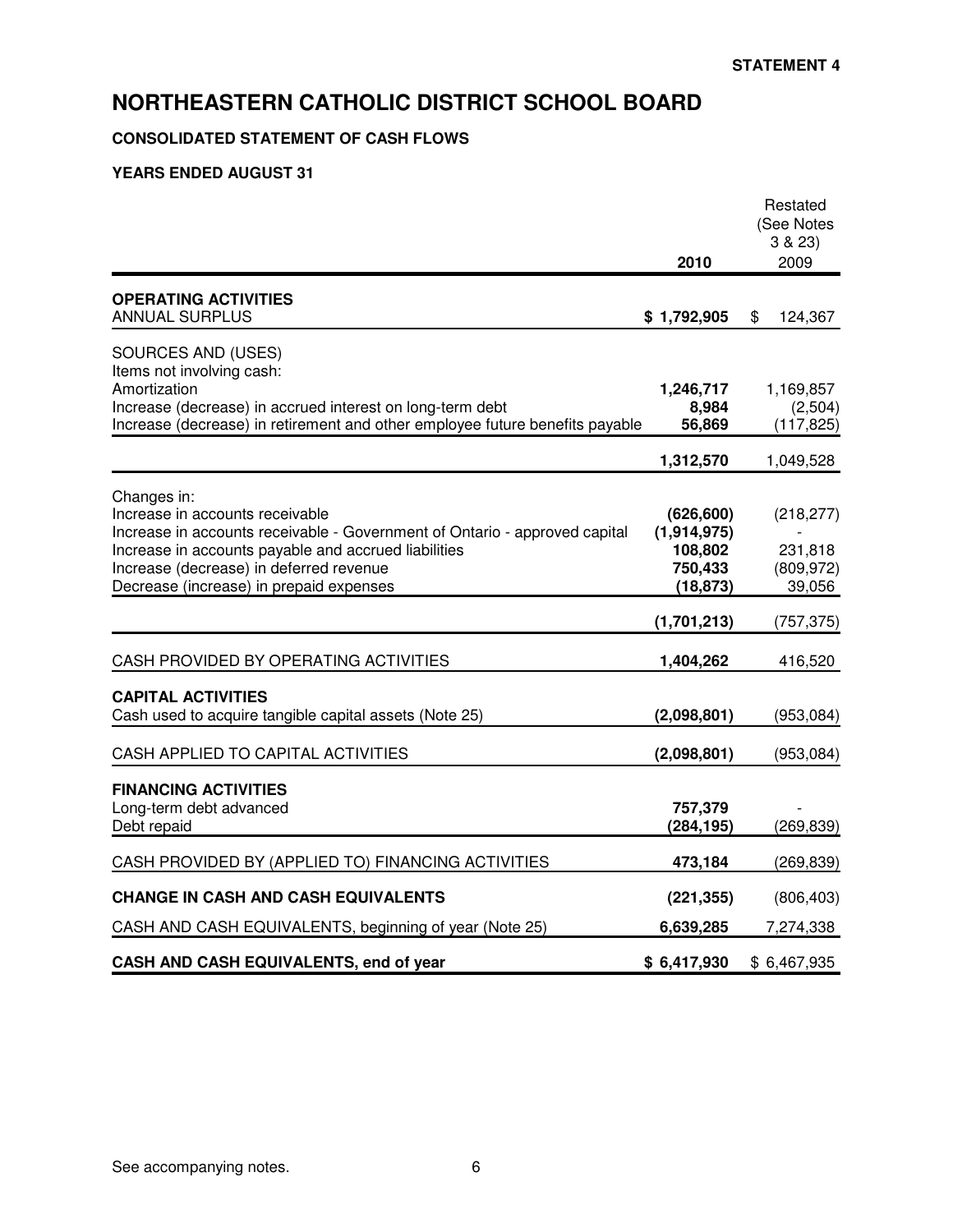## **NOTES TO CONSOLIDATED FINANCIAL STATEMENTS**

### **YEARS ENDED AUGUST 31, 2010 & 2009**

#### **1. NATURE OF OPERATIONS**

The Northeastern Catholic District School Board is an English Catholic school board formed in January 1998 from the English Language sections of four separate school boards. The School Board, which covers an area from Cobalt to Moosonee, Ontario, has one secondary and thirteen elementary schools under its jurisdiction.

### **2. SIGNIFICANT ACCOUNTING POLICIES**

The consolidated financial statements have been prepared by management in accordance with Canadian generally accepted accounting principles for local governments established by the Public Sector Accounting Board ("PSAB") of The Canadian Institute of Chartered Accountants.

The more significant of the accounting policies are as follows:

#### (a) REPORTING ENTITY

The consolidated financial statements reflect the assets, liabilities, revenues and expenses of the reporting entity. The reporting entity is comprised of all organizations accountable for the administration of their financial affairs and resources to the Board and which are controlled by the Board.

School generated funds, which include the assets, liabilities, revenues and expenses of various organizations that exist at the school level and which are controlled by the Board are reflected in the consolidated financial statements.

The Board is one of three school boards that entered into a partnership agreement to share certain costs related to transportation. As a result, the Board's consolidated financial statements reflect proportionate consolidation, whereby they include the assets that it controls, the liabilities that it has incurred, and its pro-rata share of revenues and expenses.

#### (b) TRUST FUNDS

Trust funds and their related operations administered by the Board are not included in the consolidated financial statements as they are not controlled by the Board.

#### (c) BASIS OF ACCOUNTING

Revenues and expenses are reported on the accrual basis of accounting. The accrual basis of accounting recognizes revenues as they are earned and measurable; expenses are the cost of goods and services acquired in the period whether or not payment has been made or invoices have been received.

#### (d) CASH AND CASH EQUIVALENTS

Cash and cash equivalents consist of cash on hand, demand deposits and short-term investments. Shortterm investments are highly liquid, subject to insignificant risk of changes in value and have a short maturity term of less than 90 days.

#### (e) DEFERRED REVENUE

Certain amounts are received pursuant to legislation, regulation or agreement and may only be used in the conduct of certain programs or in the delivery of specific services and transactions. These amounts are recognized as revenue in the fiscal year the related expenses are incurred or services performed.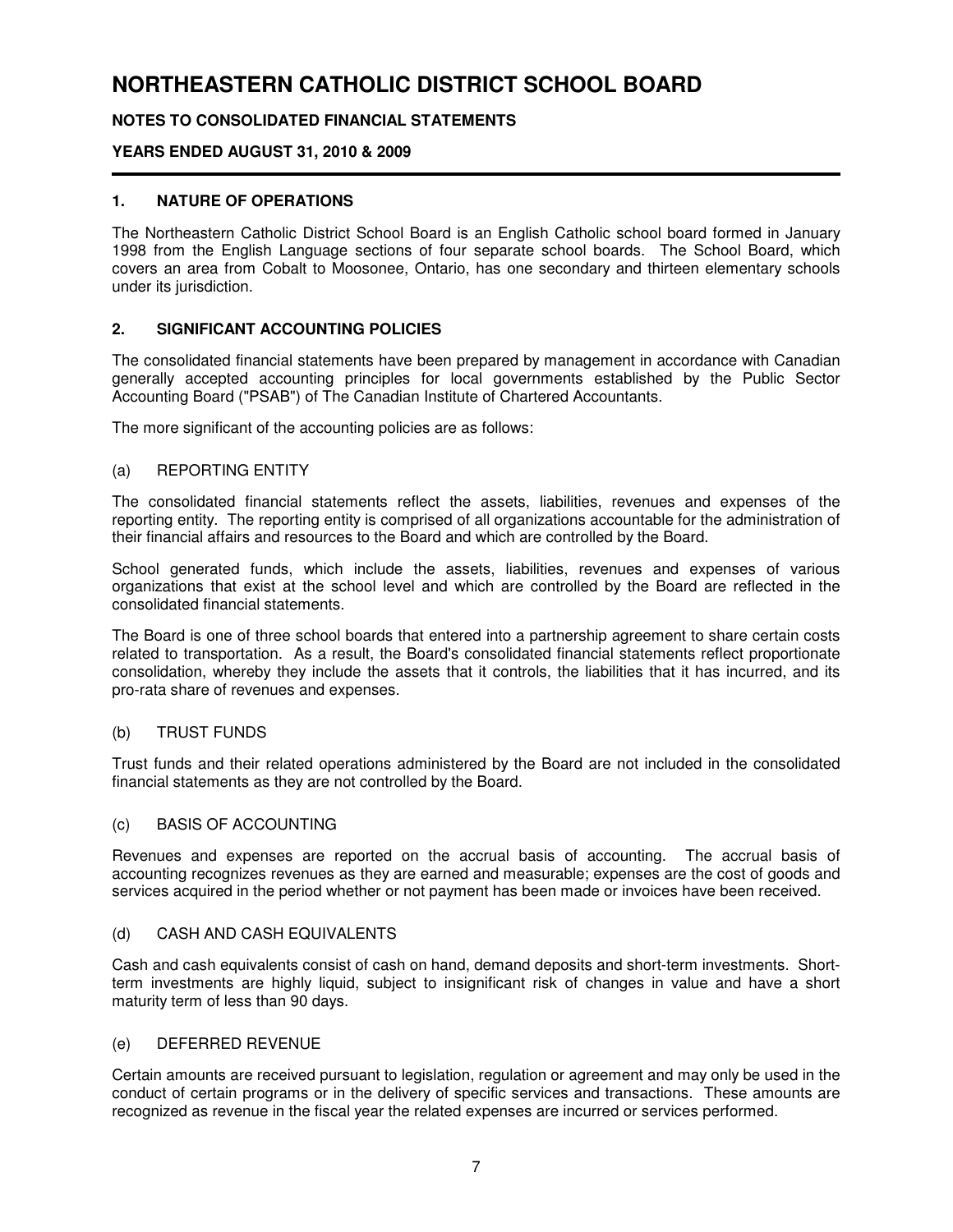## **NOTES TO CONSOLIDATED FINANCIAL STATEMENTS (CONT'D)**

### **YEARS ENDED AUGUST 31, 2010 & 2009**

## **2. SIGNIFICANT ACCOUNTING POLICIES (CONT'D)**

#### (f) RETIREMENT AND OTHER EMPLOYEE FUTURE BENEFITS

The Board provides defined retirement and other future benefits to specified employee groups. These benefits include pension, life insurance and health care benefits, dental benefits, retirement gratuities, worker's compensation and long-term disability benefits. The Board has adopted the following policies with respect to accounting for these employee benefits:

(i) The costs of self-insured retirement and other employee future benefit plans are actuarially determined using management's best estimate of salary escalation, accumulated sick days at retirement, insurance and health care cost trends, disability recovery rates, long-term inflation rates and discount rates;

For self-insured retirement and other employee future benefits that vest or accumulate over the periods of service provided by employees, such as retirement gratuities and life insurance and health care benefits for retirees, the cost is actuarially determined using the projected benefits method prorated on service. Under this method, the benefit costs are recognized over the expected average service life of the employee group. Any actuarial gains and losses related to the past service of employees are amortized over the expected average remaining service life of the employee group;

For those self-insured benefit obligations that arise from specific events that occur from time to time, such as obligations for worker's compensation, long-term disability and life insurance and health care benefits for those on disability leave, the cost is recognized immediately in the period the events occur. Any actuarial gains and losses that are related to these benefits are recognized immediately in the period they arise;

(ii) The costs of multi-employer defined pension plan benefits, such as the Ontario Municipal Employees Retirement System ("OMERS") pensions, are the employer's contributions due to the plan in the period; and

(iii) The costs of insured benefits are the employer's portion of insurance premiums owed for coverage of employees during the period.

#### (g) TANGIBLE CAPITAL ASSETS

Tangible capital assets are recorded at historical cost less accumulated amortization. Historical cost includes amounts that are directly attributable to acquisition, construction, development or betterment of the asset, as well as interest related to financing during construction. When historical cost records were not available, other methods were used to estimate the costs and accumulated amortization.

Leases which transfer substantially all of the benefits and risks incidental to ownership of property are accounted for as leased tangible capital assets. All other leases are accounted for as operating leases and the related payments are charged to expenses as incurred.

Tangible capital assets, except land, are amortized on a straight line basis over their estimated useful lives as follows: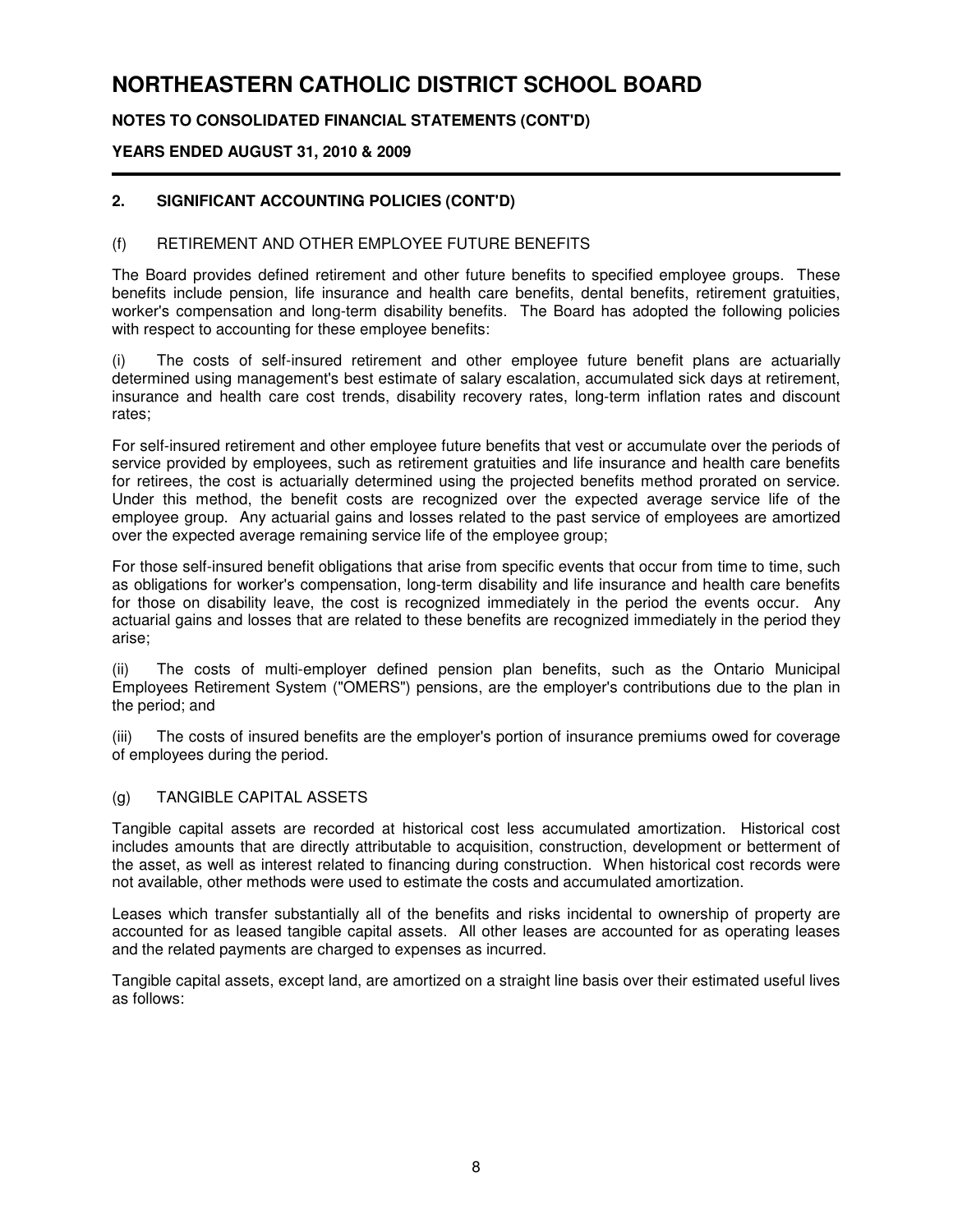## **NOTES TO CONSOLIDATED FINANCIAL STATEMENTS (CONT'D)**

## **YEARS ENDED AUGUST 31, 2010 & 2009**

## **2. SIGNIFICANT ACCOUNTING POLICIES (CONT'D)**

| <b>ASSET</b>                        | <b>ESTIMATED USEFUL LIFE IN YEARS</b> |  |  |
|-------------------------------------|---------------------------------------|--|--|
| Land improvements with finite lives | 15                                    |  |  |
| Buildings and building improvements | 40                                    |  |  |
| Portable structures                 | 20                                    |  |  |
| Other buildings                     | 20                                    |  |  |
| First-time equipping of schools     | 10                                    |  |  |
| Furniture                           | 10                                    |  |  |
| Equipment                           | $5 - 15$                              |  |  |
| Computer hardware                   | 5                                     |  |  |
| Computer software                   | 5                                     |  |  |
| <b>Vehicles</b>                     | $5 - 10$                              |  |  |
| Leasehold improvements              | Over the lease term                   |  |  |

Assets under construction are not amortized until the asset is available for productive use.

Land permanently removed from service and held for resale is recorded at the lower of cost and net realizable value. Cost includes amounts for improvements to prepare the land for sale or servicing. Buildings permanently removed from service cease to be amortized and the carrying value is written down to its residual value.

Works of art and cultural and historic assets are not recorded as assets in these consolidated financial statements.

#### (h) GOVERNMENT TRANSFERS

Government transfers, which include legislative grants, are recognized in the consolidated financial statements in the period in which events giving rise to the transfer occur, providing the transfers are authorized, any eligibility criteria have been met and reasonable estimates of the amounts can be made.

#### (i) INVESTMENT INCOME

Investment income is reported as revenue in the period earned.

When required by the funding government or related Act, investment income earned on externally restricted funds such as classroom, proceeds of disposition, transition, distance schools and special education forms part of the respective deferred revenue balances.

### (j) BUDGET FIGURES

PSAB's recommendations for local governments require that budget figures provided for comparative purposes should be derived from the preliminary budget approved by the Board of Trustees. For 2009- 2010, however, as directed by the Ministry of Education, the budget figures provided for comparative figures are derived from the revised budget approved by the Board of Trustees in December 2009. This is due to the fact that the revised budget includes revenues and expenses related to the Moosonee Roman Catholic Separate School Board which merged with the Board effective September 1, 2009 (see Note 25). This presentation will provide more useful information for comparative purposes. These budget figures have been restated to align with the PSAB implementation as per Note 22. The budget figures are unaudited.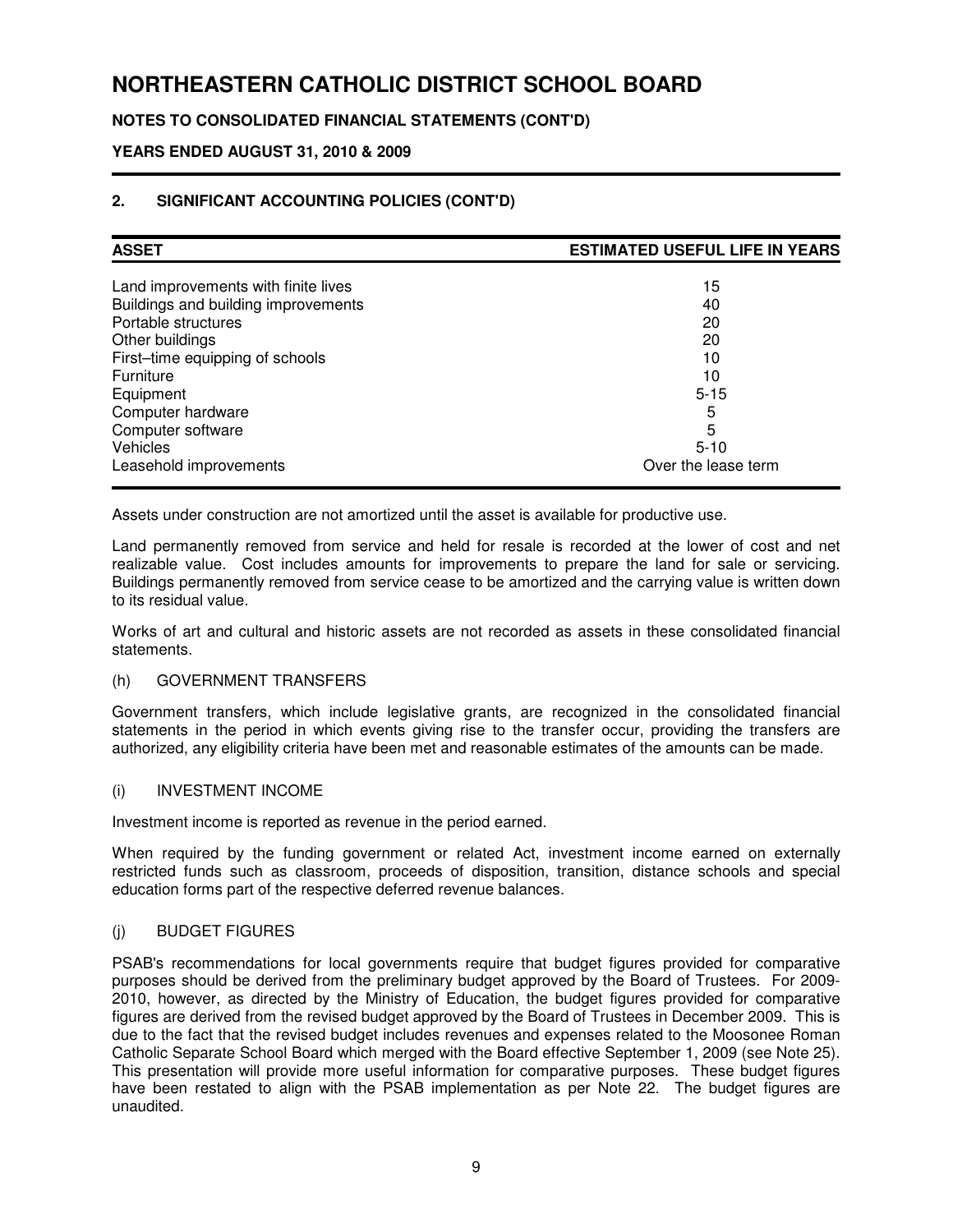## **NOTES TO CONSOLIDATED FINANCIAL STATEMENTS (CONT'D)**

## **YEARS ENDED AUGUST 31, 2010 & 2009**

## **2. SIGNIFICANT ACCOUNTING POLICIES (CONT'D)**

#### (k) USE OF ESTIMATES

The preparation of consolidated financial statements in conformity with Canadian generally accepted accounting principles requires management to make estimates and assumptions that affect the reported amounts of assets and liabilities and disclosure of contingent assets and liabilities at the date of the consolidated financial statements, and the reported amounts of revenues and expenses during the year. Significant items subject to such estimates and assumptions include valuation of receivables, estimating provisions for accrued liabilities and obligations related to employee future benefits.

In addition, the Board's implementation of PSAB Handbook section PS3150 has required management to make estimates of historical cost and useful lives of tangible capital assets. For the year ended August 31, 2010, these amounts and the related estimation techniques have been disclosed in Note 3.

Actual results could differ from these estimates. These estimates are reviewed periodically and, as adjustments become necessary, they are reported in the period in which they become known.

#### (l) LEGISLATIVE GRANTS

The legislative grants calculations are prepared annually by the School Board and are submitted to the Ministry of Education for final approval. Adjustments, if any, are recorded in the year in which they are made.

### (m) LOCAL GOVERNMENT SUPPLEMENTARY TAXES AND TAX WRITE-OFFS

The education portion of local government supplementary taxes and tax write-offs has not been accrued for the calendar year 2010 as they are not susceptible to estimation by their nature.

### **3. CHANGE IN ACCOUNTING POLICIES**

The Board has implemented Public Sector Accounting Board ("PSAB") sections 1200 "Financial Statement Presentation" and 3150 "Tangible Capital Assets". Section 1200 establishes general reporting principles and standards for the disclosure of information in government financial statements. Section 3150 requires governments to record and amortize their tangible capital assets in their financial statements. In prior years, tangible capital asset additions were expensed in the year of acquisition or construction.

The financial information recorded includes the actual or estimated historical cost of the tangible capital assets. Historical cost includes the costs directly related to the acquisition, design, construction, development, improvement or betterment of tangible capital assets. Cost includes overheads directly attributable to construction and development.

When historical cost records were not available, other methods were used to estimate the costs and accumulated amortization of the assets. The estimates for land and buildings were determined by the Ministry of Education using an estimation methodology called the Book Value Calculator, using historical information provided by the Board. Other asset classes are recorded at historical cost where adequate information was available. If adequate information was not available, an alternative method was used to estimate a reasonable cost.

This change has been applied retroactively and prior periods have been restated. This change in accounting policy has changed amounts reported in the prior period as follows: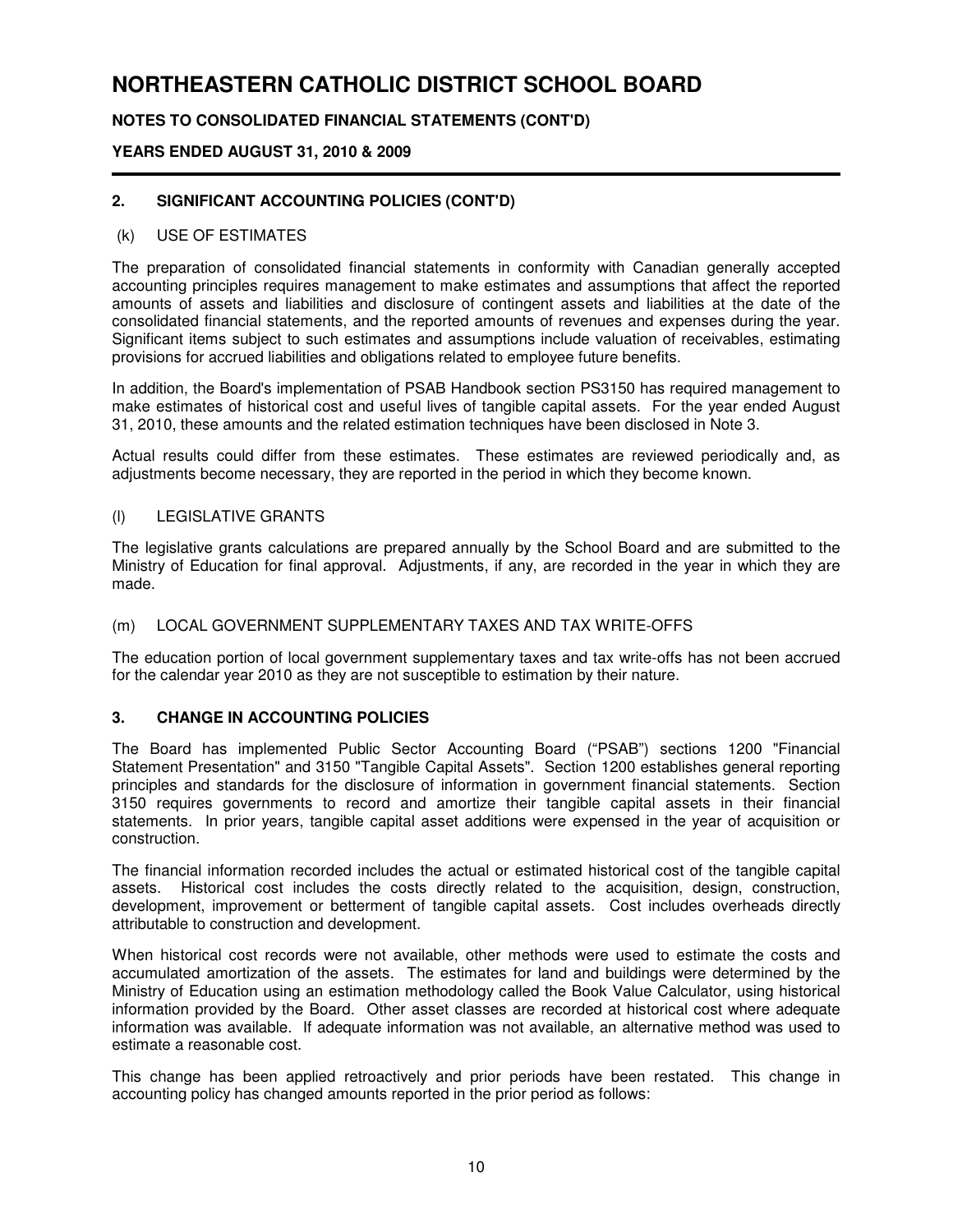## **NOTES TO CONSOLIDATED FINANCIAL STATEMENTS (CONT'D)**

## **YEARS ENDED AUGUST 31, 2010 & 2009**

| ACCUMULATED SURPLUS, at August 31, 2009:<br>Operating fund balance<br>Capital fund balance<br>Reserves and reserve funds balances<br>School activities fund balance<br>Amounts to be recovered                                                                    | \$<br>6,890<br>(754, 230)<br>4,158,461<br>365,984<br>(9,673,790) |
|-------------------------------------------------------------------------------------------------------------------------------------------------------------------------------------------------------------------------------------------------------------------|------------------------------------------------------------------|
| ACCUMULATED SURPLUS, as previously reported<br>Transportation surplus adjustments (Note 23)<br>Net book value of tangible capital assets recorded                                                                                                                 | (5,896,685)<br>571,617<br>28,055,149                             |
| ACCUMULATED SURPLUS, as restated                                                                                                                                                                                                                                  | \$22,730,081                                                     |
| ANNUAL SURPLUS, for the year ended August 31, 2009:<br>Change in net liabilities, as previously reported<br>Capital expenditures capitalized, previously expensed<br>Amortization expense, not previously recorded<br>Transportation surplus adjustment (Note 23) | \$<br>21,568<br>953,084<br>(1, 169, 857)<br>319,572              |
| ANNUAL SURPLUS, as restated                                                                                                                                                                                                                                       | \$<br>124,367                                                    |

### **4. TAXATION REVENUE**

In accordance with Ministry of Education requirements, taxation revenue is based on 38% of taxation revenue from local governments for the calendar year 2009, 62% of taxation revenue from local governments for the calendar year 2010 and 100% of the education portion of local government supplementary taxes and tax write-offs for the calendar year 2009. In most cases, the calculations are based on information provided to the Board by the various local governments. Not all local governments, however, have provided the School Board with the tax information required. In those instances, the taxation revenue has been estimated.

Due to the fact that actual taxation revenue may vary from the estimates, adjustments may be required in the future. Any adjustments will be reflected in the year in which the local governments advise as to the final taxation amounts. These adjustments will affect the Grants for Student Needs in future years as the Grants are calculated as the difference between total allocations as per the Grant calculation provided by the Ministry and the estimated taxation revenue. In the fiscal year 2009/2010, an amount of \$348,240 (2009 - \$171,452) has reduced the amount reported as taxation revenue which relates to the previous year. A corresponding amount has been included in accounts receivable as due from the Government of Ontario.

### **5. SCHOOL LEAVE PROGRAM**

Under the school leave program, teachers have the opportunity to be paid 80% of their salaries over four years. The remaining 20% is accumulated in a bank account to cover 80% of their salaries in the fifth year when they take a year leave of absence. The cash and related liability in the amount of \$165,719 (2009 - \$110,061) have been included with cash and cash equivalents, accounts receivable and accounts payable and accrued liabilities on the Consolidated Statement of Financial Position.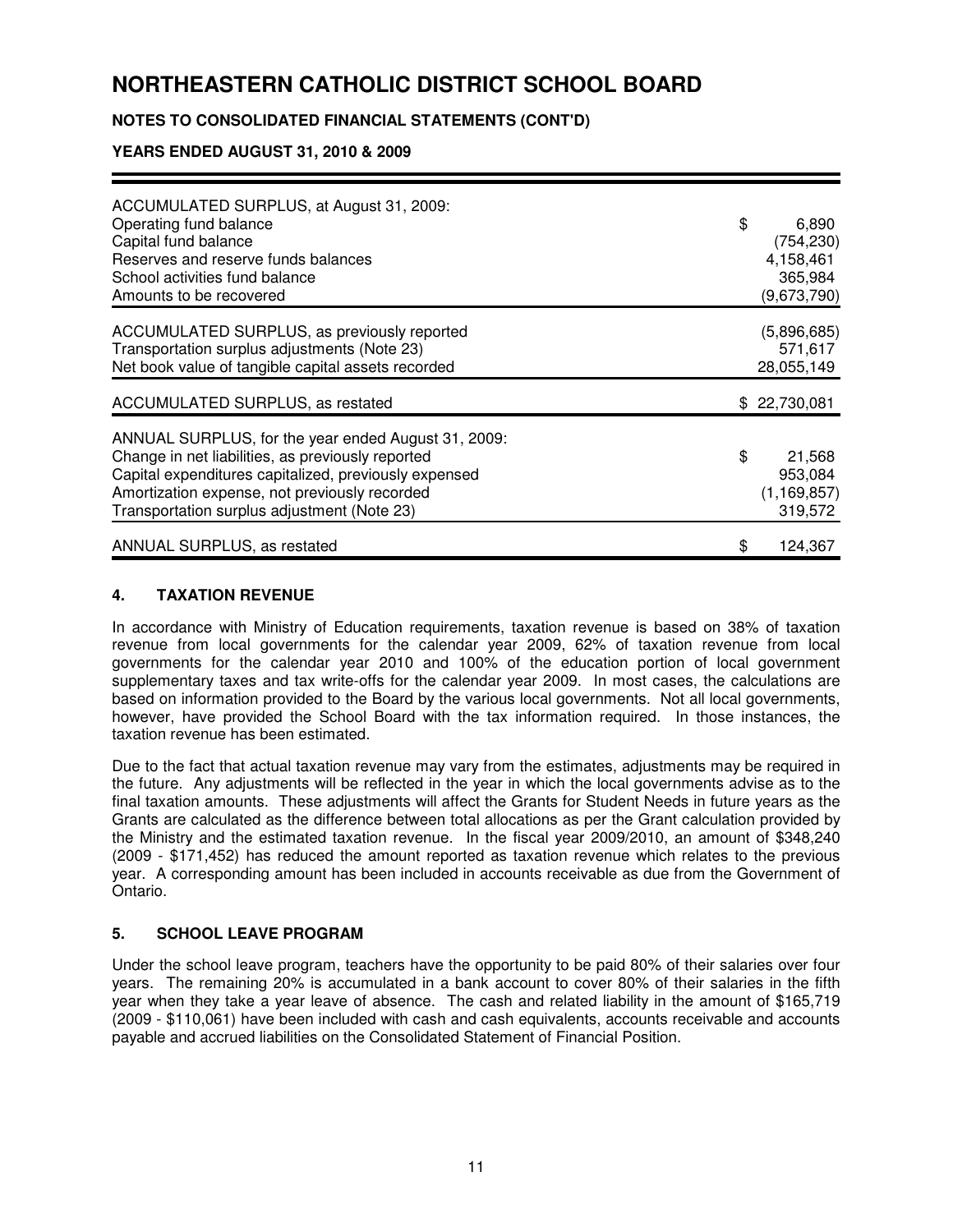## **NOTES TO CONSOLIDATED FINANCIAL STATEMENTS (CONT'D)**

### **YEARS ENDED AUGUST 31, 2010 & 2009**

#### **6. ACCOUNTS RECEIVABLE - GOVERNMENT OF ONTARIO**

The Province of Ontario has replaced variable capital funding with a one-time debt support grant. The Northeastern Catholic District School Board will receive a one-time grant that recognizes capital debt as of August 31, 2010 that is supported by the existing capital programs. The Board will receive this grant in cash over the remaining term of the existing capital debt instruments.

The Board has an accounts receivable from the Province of Ontario of \$1,914,975 as at August 31, 2010 with respect to this one-time grant.

#### **7. ACCOUNTS RECEIVABLE**

|                       | 2010         | Restated<br>(See Note 23)<br>2009 |
|-----------------------|--------------|-----------------------------------|
| Local governments     | 812,155<br>S | \$<br>922,820                     |
| Government of Ontario | 1,005,010    | 481,277                           |
| Government of Canada  | 230,091      | 150,372                           |
| Other school boards   | 636,445      | 571,617                           |
| Other                 | 118,687      | 49,702                            |
|                       | \$2,802,388  | \$2,175,788                       |

#### **8. ACCOUNTS PAYABLE AND ACCRUED LIABILITIES**

|                                        | 2010        | 2009                     |
|----------------------------------------|-------------|--------------------------|
| Trade payables and accrued liabilities | \$1,121,481 | \$1,062,253              |
| Government of Ontario                  | 49,220      | $\overline{\phantom{a}}$ |
| Government of Canada                   | 101         | ۰                        |
| Other school boards                    | 253         | $\overline{\phantom{a}}$ |
|                                        |             |                          |
|                                        | \$1,171,055 | \$1,062,253              |

#### **9. TEMPORARY BORROWING**

The School Board has available to it a \$3,000,000 revolving demand credit facility to finance general operating requirements which bears interest at the Royal Bank Prime rate less 0.75% per annum. The School Board also has available to it a \$1,000,000 lease line of credit to finance the acquisition of equipment only. The Board did not utilize these credit facilities during the year.

#### **10. DEFERRED REVENUE**

Revenues received which have been set aside for specific purposes by legislation, regulation or agreement are included in deferred revenue and reported on the Consolidated Statement of Financial Position.

Deferred revenue set aside for specific purposes by legislation, regulation or agreement as at August 31, 2010 is comprised of: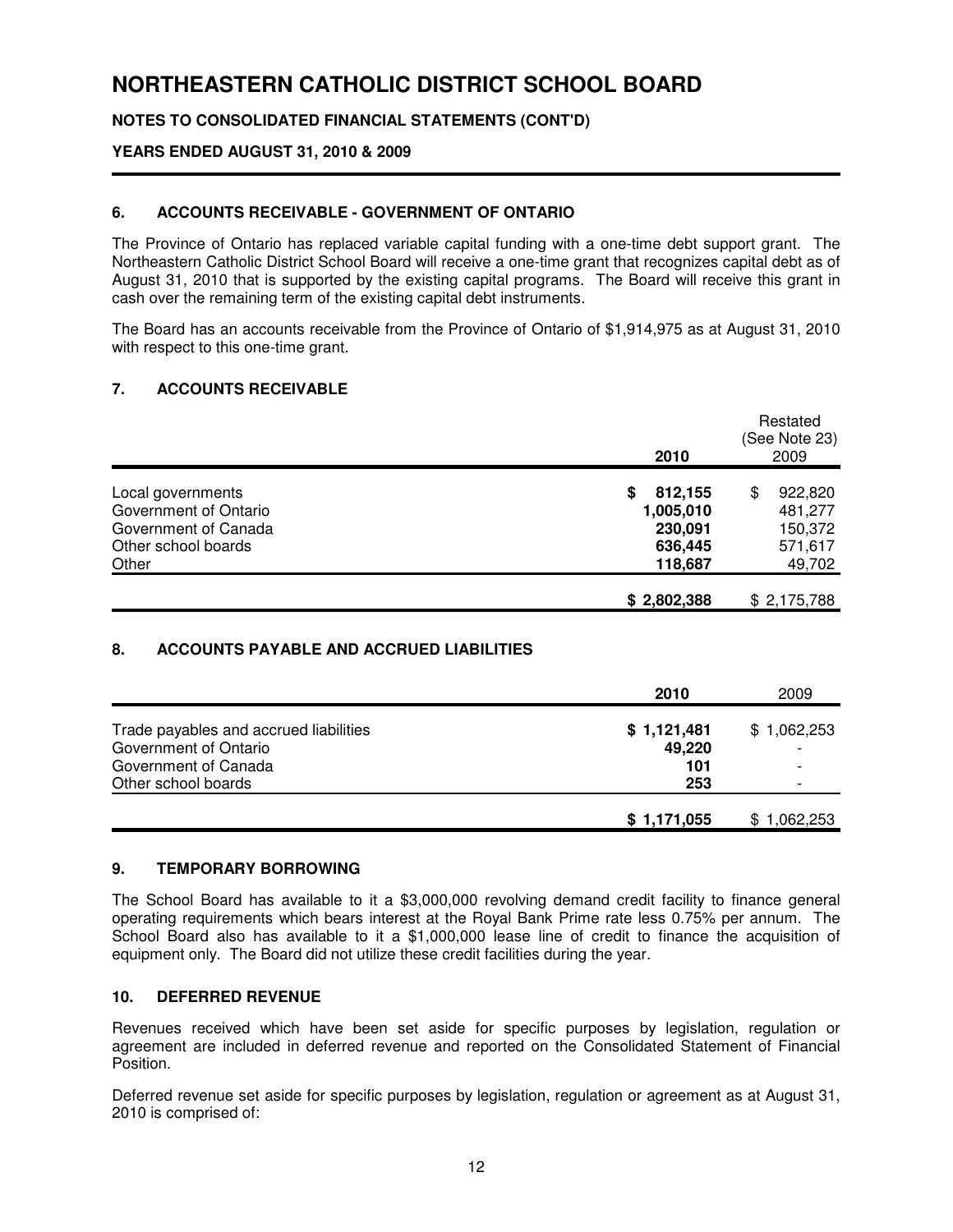## **NOTES TO CONSOLIDATED FINANCIAL STATEMENTS (CONT'D)**

#### **YEARS ENDED AUGUST 31, 2010 & 2009**

|                             | <b>BALANCE,</b><br>August 31,<br>2009 | <b>Externally Restricted</b><br>Revenue and<br><b>Investment Income Funds Returned</b> | <b>Revenue</b><br>Recognized<br>or Unspent | <b>BALANCE,</b><br>August 31,<br>2010 |
|-----------------------------|---------------------------------------|----------------------------------------------------------------------------------------|--------------------------------------------|---------------------------------------|
| Classroom                   | \$1,359,798                           | \$<br>9,253                                                                            | \$                                         | \$1,369,051                           |
| Proceeds of disposition     | 1,171,183                             | 6,940                                                                                  |                                            | 1,178,123                             |
| Special education           | 33,666                                | 65,232                                                                                 | (33, 865)                                  | 65,033                                |
| Transition                  | 266,722                               | 1,581                                                                                  |                                            | 268,303                               |
| Distance schools            | 96,642                                | 573                                                                                    |                                            | 97,215                                |
| Energy efficiency - capital | 93.796                                | 1,243,101                                                                              | (737,051)                                  | 599,846                               |
| Pupil accommodation         |                                       | 19,885                                                                                 | (19, 885)                                  |                                       |
| Other                       | 270,823                               | 827.248                                                                                | (632, 579)                                 | 465,492                               |
|                             | \$3,292,630                           | \$2,173,813                                                                            | \$(1,423,380)                              | \$4,043,063                           |

#### **11. RETIREMENT AND OTHER EMPLOYEE FUTURE BENEFITS**

#### (a) RETIREMENT AND OTHER EMPLOYEE FUTURE BENEFITS LIABILITIES

|                                                                | <b>Retirement</b><br><b>Benefits</b> | <b>Other Employee</b><br><b>Future Benefits</b> | <b>Total Employee Future Benefits</b><br>2010 | 2009        |
|----------------------------------------------------------------|--------------------------------------|-------------------------------------------------|-----------------------------------------------|-------------|
|                                                                |                                      |                                                 |                                               |             |
| Accrued employee future<br>benefit obligations<br>at August 31 | \$4,079,332                          | \$<br>315,203                                   | \$4,394,535                                   | \$4,356,626 |
| Unamortized actuarial<br>losses at August 31                   | (403,438)                            |                                                 | (403,438)                                     | (422,398)   |
| Employee future<br>benefits liability at August 31             | \$3,675,894                          | \$<br>315,203                                   | \$3,991,097                                   | \$3,934,228 |

The actuarial losses are attributable to experience losses relative to actuarial assumptions and to changes in actuarial assumptions. The difference between the Accrued Benefit Obligation determined as at August 31, 2010, and reported accrued liability, represents the net actuarial loss since the last valuation, which will be amortized using a straight-line method over the average remaining service life. The average remaining service lives of the active employees covered by the various benefit plans are 13, 17, and 20 years starting in the 2007-08 year.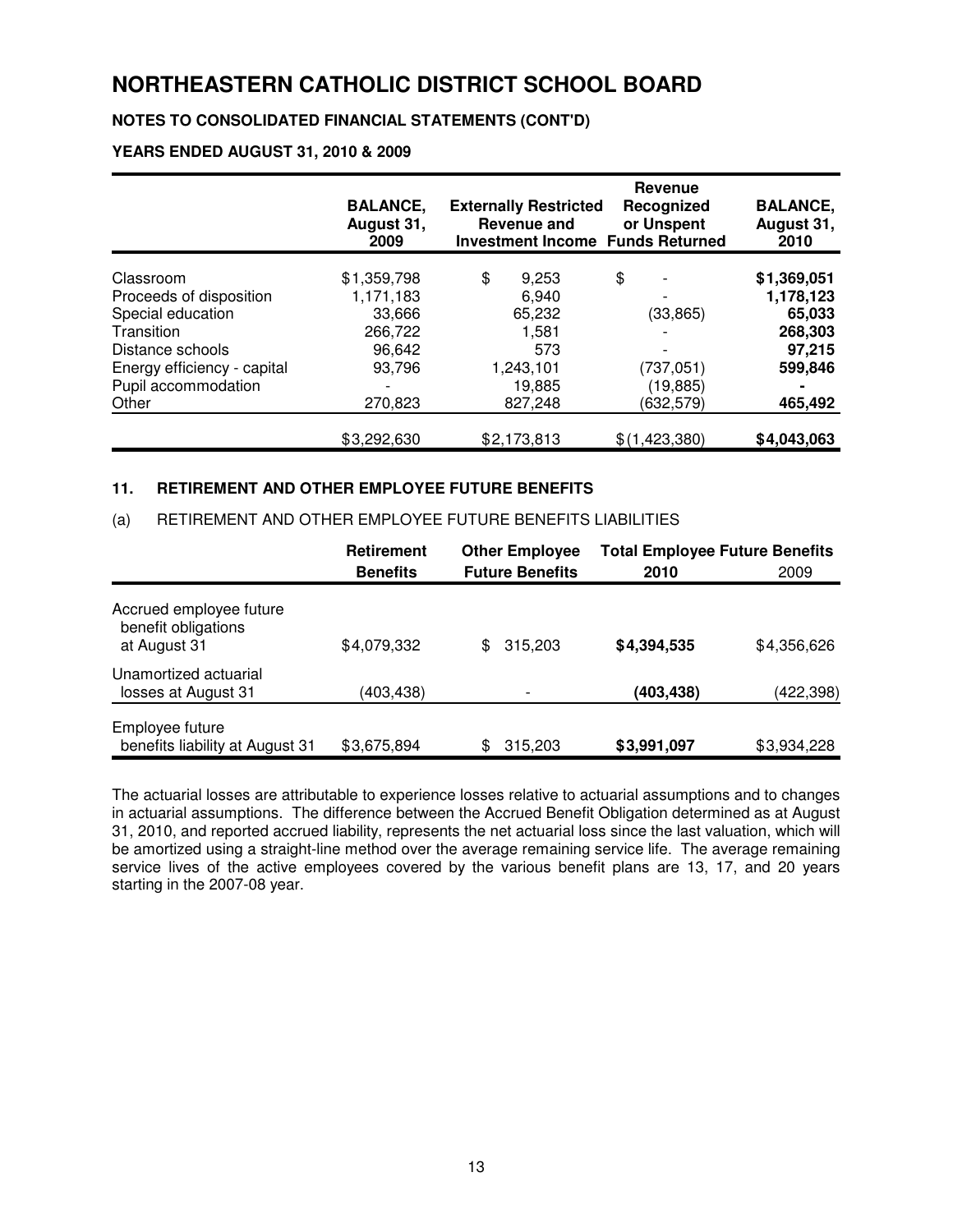## **NOTES TO CONSOLIDATED FINANCIAL STATEMENTS (CONT'D)**

## **YEARS ENDED AUGUST 31, 2010 & 2009**

|                                                   | <b>Retirement</b><br><b>Benefits</b> | <b>Other Employee</b><br><b>Future Benefits</b> |   | <b>Total Employee Future Benefits</b><br>2010 | 2009          |
|---------------------------------------------------|--------------------------------------|-------------------------------------------------|---|-----------------------------------------------|---------------|
| Current year benefit cost                         | \$<br>366,755                        | \$<br>6,601                                     | S | 373,356                                       | \$<br>334,290 |
| Interest on accrued<br>benefit obligation         | 167,424                              |                                                 |   | 167,424                                       | 166,558       |
| Recognized actuarial<br>gains                     | 24,617                               |                                                 |   | 24,617                                        | 18,960        |
| Employee future<br>benefits expenses <sup>1</sup> | \$<br>558,796                        | \$<br>6,601                                     | S | 565,397                                       | \$<br>519,808 |

## (b) RETIREMENT AND OTHER EMPLOYEE FUTURE BENEFITS EXPENSES

<sup>1</sup> Excluding pension contributions to the Ontario Municipal Employees Retirement System ("OMERS"), a multi-employer pension plan, described below.

#### (c) RETIREMENT BENEFITS

#### (i) Ontario Teacher's Pension Plan

Teachers and related employee groups are eligible to be members of the Ontario Teacher's Pension Plan. Employer contributions for these employees are provided directly by the Province of Ontario. The pension costs and obligations related to this plan are a direct responsibility of the Province. Accordingly, no costs or liabilities related to this plan are included in the Board's consolidated financial statements.

#### (ii) Ontario Municipal Employees Retirement System ("OMERS")

All non-teaching employees of the Board are eligible to be members of the Ontario Municipal Employees Retirement System ("OMERS"), a multi-employer pension plan. The plan provides defined pension benefits to employees based on their length of service and rates of pay. Board contributions equal the employee contributions to the plan. During the year ended August 31, 2010, the Board contributed \$312,471 (2009 - \$286,703) to the plan. As this is a multi-employer pension plan, these contributions are the Board's pension benefit expenses. No pension liability for this type of plan is included in the Board's consolidated financial statements.

#### (iii) Retirement Gratuities

The Board provides retirement gratuities to certain groups of employees hired prior to specified dates and also on some individual negotiated employee contracts. The amount of the gratuities paid to eligible employees at retirement is based on their accumulated unused sick days, years of service and salary at the time of retirement as indicated in the employment agreements. The Board provides these benefits through an unfunded defined benefit plan. The benefit costs and liabilities related to this plan are included in the Board's consolidated financial statements.

(iv) Retirement Life Insurance and Health Care Benefits

The Board continues to provide life insurance, dental and health care benefits to certain employee groups after retirement until the members reach 65 years of age. The Board provides these benefits through an unfunded defined benefit plan. The benefit costs and liabilities related to this plan are included in the Board's consolidated financial statements.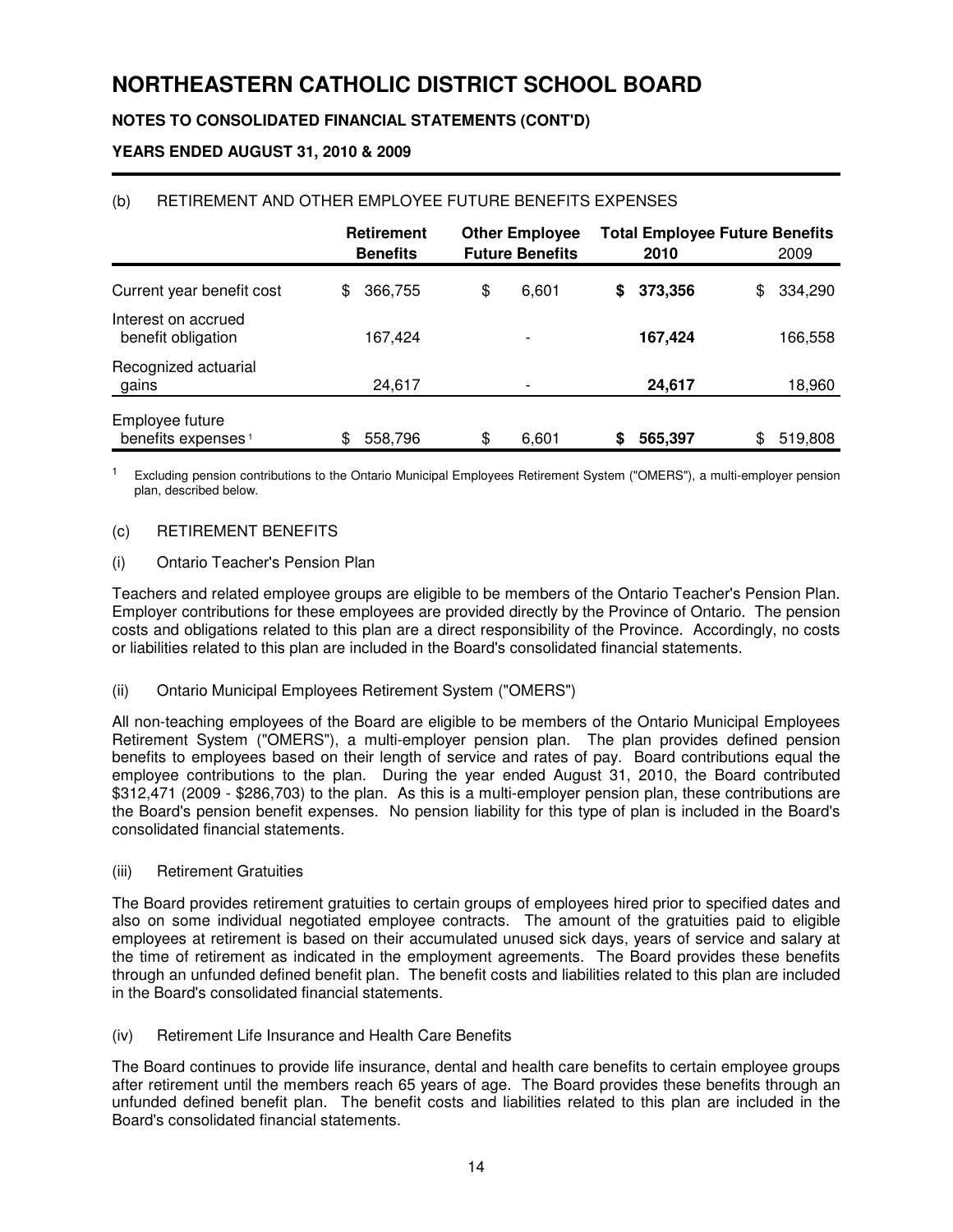## **NOTES TO CONSOLIDATED FINANCIAL STATEMENTS (CONT'D)**

## **YEARS ENDED AUGUST 31, 2010 & 2009**

## (d) OTHER EMPLOYEE FUTURE BENEFITS

### (i) Workplace Safety and Insurance Board Obligations

The Board is a Schedule 2 employer under the Workplace Safety and Insurance Act ("the Act") and, as such, assumes responsibility for the payment of all claims to its injured workers under the Act. The Board does not fund these obligations in advance of payments made under the Act. The benefit costs and liabilities related to this plan are included in the Board's consolidated financial statements.

The workplace safety and insurance board obligations for employee future benefit plans as at August 31, 2010 are based on actuarial valuations for accounting purposes as at August 31, 2010. These actuarial valuations were based on assumptions about future events. The economic assumptions used in these valuations are the Board's best estimates of expected rates of:

|                                         | 2010 | 2009 |
|-----------------------------------------|------|------|
|                                         |      |      |
|                                         | %    | %    |
| Inflation                               | 2.0  | 2.0  |
| Health care cost escalation             | 6.5  | 6.5  |
| Discount on accrued benefit obligations | 4.25 | 4.25 |

#### (ii) Endowment Benefits

The Board offers employees a lump sum payment of 15% of their start salary after 5 years of service with the Board.

The accrued liability for the endowment benefit was determined for each eligible employee as at August 31, 2010, as the endowment amount prorated on service.

### (iii) Sick Leave Accumulations

All regular full-time employees are eligible to receive 2 days per month of paid absence per year due to illness or injury during the year.

The change in sick leave accumulations depends on usage of current year allocations of sick days. Accumulated sick bank balances are projected based on expected usage of sick days in each year. Employees who do not use their current allocation of sick days are assumed to accumulate 75% of their sick leave allocation for the year.

#### Assumptions:

The accrued benefit obligations for employee future benefit plans as at August 31, 2010 (except as noted above for the workplace safety and insurance board obligations and the endowment benefits) are based on actuarial valuations for accounting purposes as at August 31, 2007, extrapolated to August 31, 2010. These actuarial valuations were based on assumptions about future events. The economic assumptions used in these valuations are the Board's best estimates of expected rates of: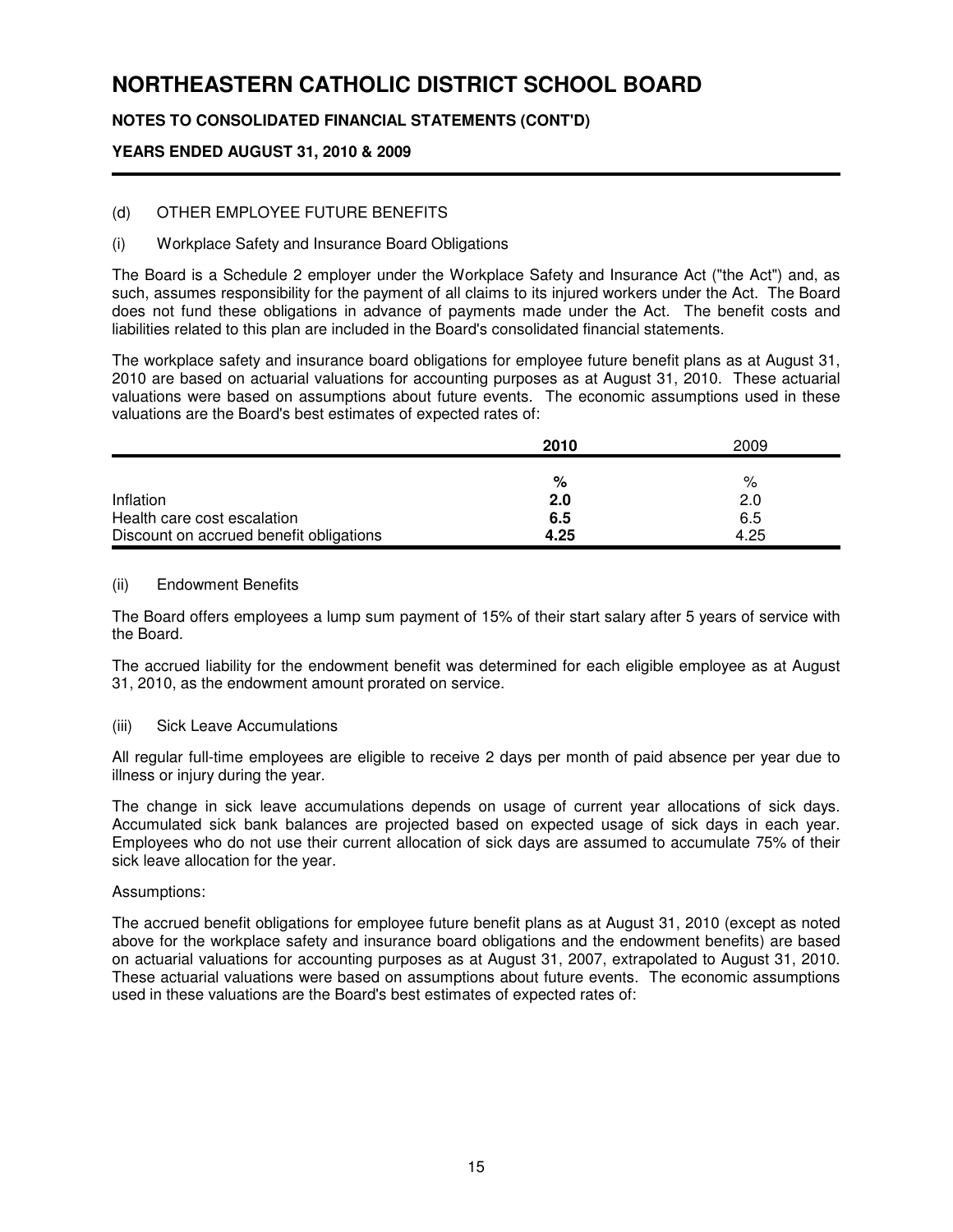## **NOTES TO CONSOLIDATED FINANCIAL STATEMENTS (CONT'D)**

## **YEARS ENDED AUGUST 31, 2010 & 2009**

|                                         | 2010                  | 2009                    |
|-----------------------------------------|-----------------------|-------------------------|
|                                         |                       |                         |
|                                         | %                     | %                       |
| Inflation                               | 2.0                   | 2.0                     |
| Wage and salary escalation              | $3.0 - 7.0$           | $3.0 - 7.0$             |
| Health inflation                        | $10.5%$ - decrease    | 11% - decrease          |
|                                         | 0.5% per year to 4.5% | 0.5% per year to $4.5%$ |
| Dental inflation                        | 6.5% - decrease       | 7% - decrease           |
|                                         | 0.5% per year to 3.5% | 0.5% per year to $3.5%$ |
| Discount on accrued benefit obligations | 4.5                   | 4.5                     |

The Board has restricted a portion of its accumulated surplus for certain of these employee future benefit obligations in the amount of \$411,184 as at August 31, 2010 (2009 - \$408,762).

#### (iv) Long-Term Disability Life Insurance and Health Care Benefits

The Board provides life insurance, dental and health care benefits to employees on long-term disability leave. The employee is responsible for the payment of life insurance premiums and the costs of heath care benefits under this plan. The benefit provider provides a waiver of life insurance premiums for eligible employees. The Board provides these benefits through an unfunded defined benefit plan. The costs of salary compensation paid to employees on long-term disability leave are fully insured and not included in this plan.

#### (v) Life Insurance Benefits

The Board provides a separate life insurance benefits plan for certain retirees. The premiums are based on the Board's experience and employees are required to pay 100% of the premium costs. The benefit costs and liabilities related to the subsidization of these retirees under this group plan are included in the Board's consolidated financial statements.

#### (vi) Health Care and Dental Benefits

The Board sponsors a separate plan for certain groups of retired employees to provide group health care and dental benefits. The premiums are based on experience or demographics of the group and employees are required to pay 100% of the premium costs.

### **12. OTHER FEES, GRANTS AND REVENUES**

|                | 2010      | 2009                           |
|----------------|-----------|--------------------------------|
| Rental revenue | \$75,338  | \$<br>$\overline{\phantom{0}}$ |
| Other fees     | 70,262    | 152,045                        |
|                | \$145,600 | \$152,045                      |

### **13. LONG-TERM DEBT**

(a) Long-term debt reported on the Consolidated Statement of Financial Position is comprised of the following: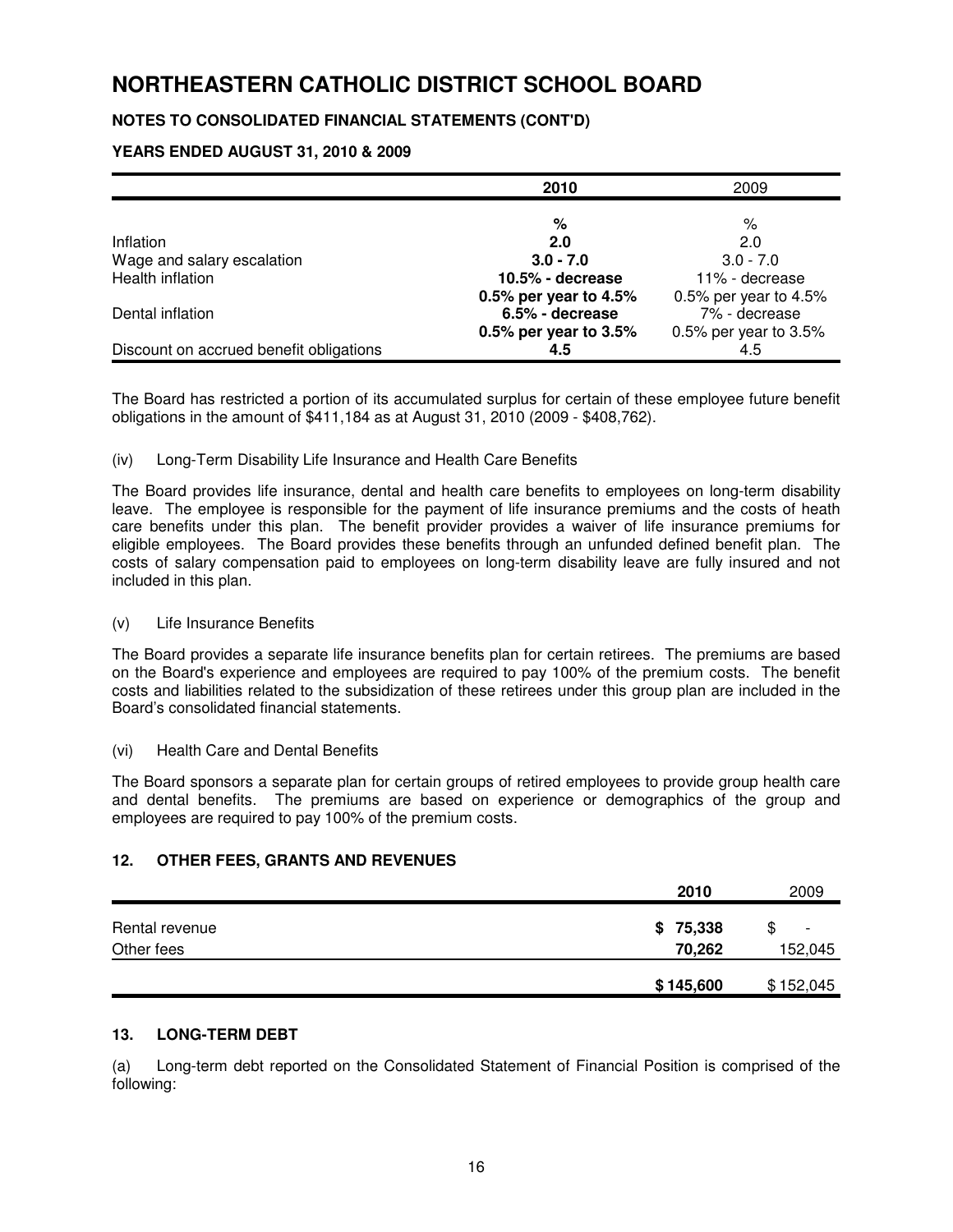## **NOTES TO CONSOLIDATED FINANCIAL STATEMENTS (CONT'D)**

#### **YEARS ENDED AUGUST 31, 2010 & 2009**

|                                                                                                                                                                                                                | 2010        | 2009        |
|----------------------------------------------------------------------------------------------------------------------------------------------------------------------------------------------------------------|-------------|-------------|
| The Canada Life Assurance Company loan bearing interest at<br>5.109% per annum, repayable in semi-annual blended payments<br>of \$160,394. The loan matures on April 5, 2031 and is an<br>unsecured debenture. | \$4,102,252 | \$4,209,335 |
| Royal Bank of Canada loan bearing interest at 5.9% per annum,<br>repayable in monthly blended payments of \$1,958. The loan<br>matures on December 22, 2010 and is secured by equipment.                       | 6,848       | 26,603      |
| Royal Bank of Canada loan bearing interest at 5.28% per annum,<br>repayable in monthly blended payments of \$12,505. The loan<br>matures on September 11, 2010 and is secured by equipment.                    | 11,019      | 139,528     |
| The Ontario Financing Authority debenture bearing interest at 4.9%<br>per annum, repayable in semi-annual blended payments of \$45,090.<br>The loan matures on March 3, 2033 and is an unsecured debenture.    | 1,229,955   | 1,258,803   |
| The Ontario Financing Authority debenture bearing interest at 5.232%<br>per annum, repayable in semi-annual blended payments of \$27,376.<br>The loan matures on April 13, 2035 and is an unsecured debenture. | 757,379     |             |
|                                                                                                                                                                                                                | \$6,107,453 | \$5,634,269 |

Principal and interest payments relating to long-term debt outstanding as at August 31, 2010 are (b) Principal<br>due as follows:

|            | <b>Principal</b> | <b>Payments</b> | <b>Interest</b><br><b>Payments</b> | Total         |
|------------|------------------|-----------------|------------------------------------|---------------|
| 2010-2011  | \$               | 176,093         | \$<br>307,626                      | \$<br>483,719 |
| 2011-2012  |                  | 166,368         | 299,352                            | 465,720       |
| 2012-2013  |                  | 174.928         | 290,791                            | 465,719       |
| 2013-2014  |                  | 183,930         | 281,790                            | 465,720       |
| 2014-2015  |                  | 193,393         | 272,326                            | 465,719       |
| Thereafter |                  | 5,212,741       | 2,614,517                          | 7,827,258     |
|            | \$6,107,453      |                 | \$4,066,402                        | \$10,173,855  |

(c) Interest on long-term debt amounted to \$292,714 (2009 - \$292,216).

## **14. DEBT CHARGES AND INTEREST**

|                                                                             | 2010                 | 2009                 |
|-----------------------------------------------------------------------------|----------------------|----------------------|
| Principal payments on long-term debt<br>Interest payments on long-term debt | \$284,195<br>292,714 | \$269,839<br>292,216 |
|                                                                             | \$ 576,909           | 562,055              |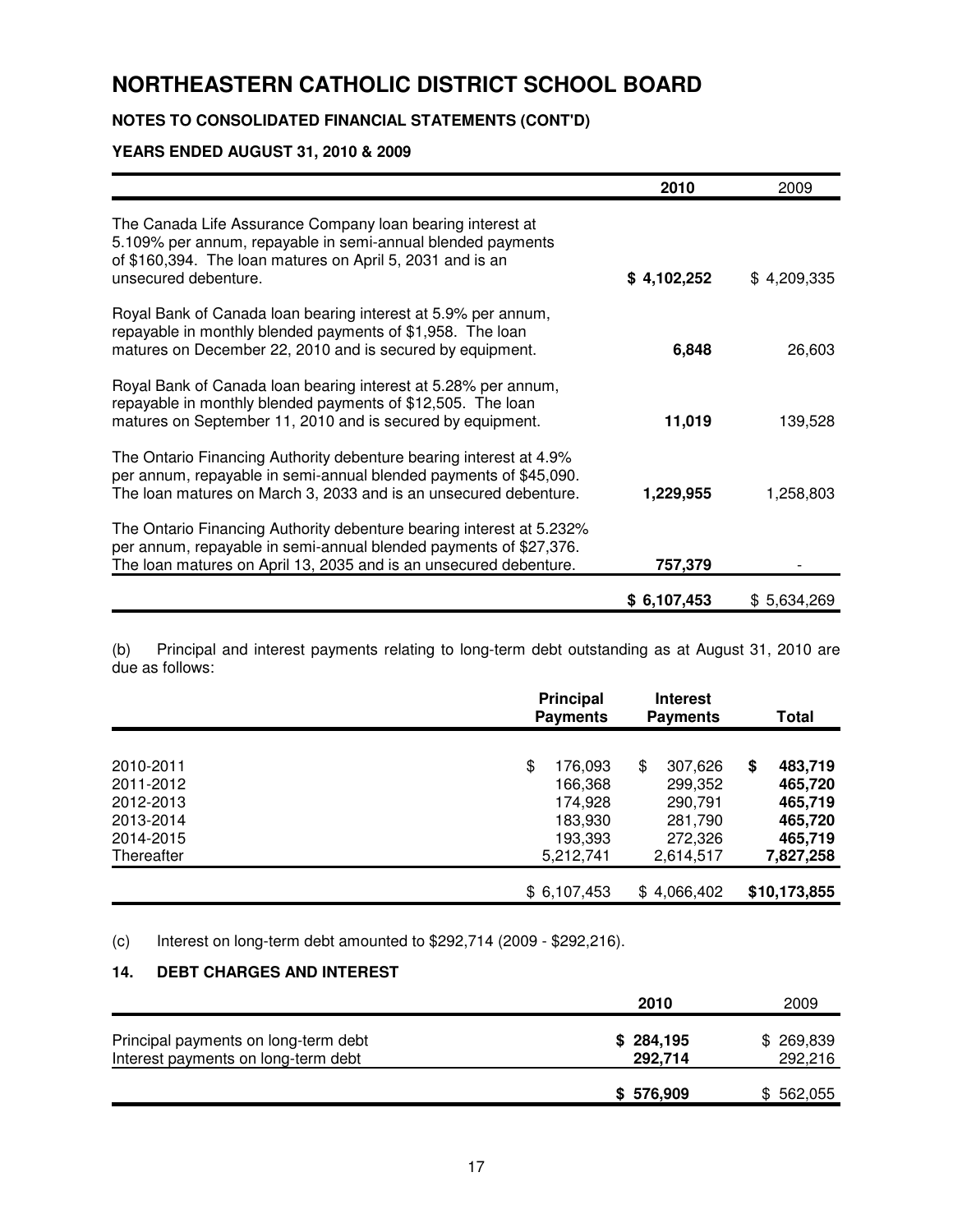**NOTES TO CONSOLIDATED FINANCIAL STATEMENTS (CONT'D)**

## **YEARS ENDED AUGUST 31, 2010 & 2009**

## **15. EXPENSES BY OBJECT**

The following is a summary of the expenses reported on the Consolidated Statement of Operations by object:

|                                         | (See Notes<br>$2(i)$ & 22)<br><b>Budget</b><br>(unaudited) | ----2010-----------<br><b>Actual</b> | Restated<br>(See Notes<br>3 & 23<br>2009<br>Actual |
|-----------------------------------------|------------------------------------------------------------|--------------------------------------|----------------------------------------------------|
| EXPENSES:                               |                                                            |                                      |                                                    |
| Salaries and wages                      | \$24,053,385                                               | \$24,096,965                         | \$22,698,858                                       |
| Employee benefits                       | 3,295,999                                                  | 3,087,573                            | 2,800,609                                          |
| Staff development                       | 409,403                                                    | 407,141                              | 368,574                                            |
| Supplies and services                   | 2,748,486                                                  | 2,870,871                            | 2,998,118                                          |
| Interest on long-term debt              | 275,037                                                    | 292,714                              | 292,216                                            |
| Rental expenses                         | 195,252                                                    | 270,162                              | 149,456                                            |
| Fees and contract services              | 4,473,946                                                  | 4,652,026                            | 4,316,488                                          |
| Other                                   | 532,279                                                    | 346,510                              | 60,804                                             |
| Amortization of tangible capital assets | 1,246,717                                                  | 1,246,717                            | 1,169,857                                          |
| School funded activities                | 846,676                                                    | 897,674                              | 887,193                                            |
| <b>TOTAL EXPENSES</b>                   | \$38,077,180                                               | \$38,168,353                         | \$35,742,173                                       |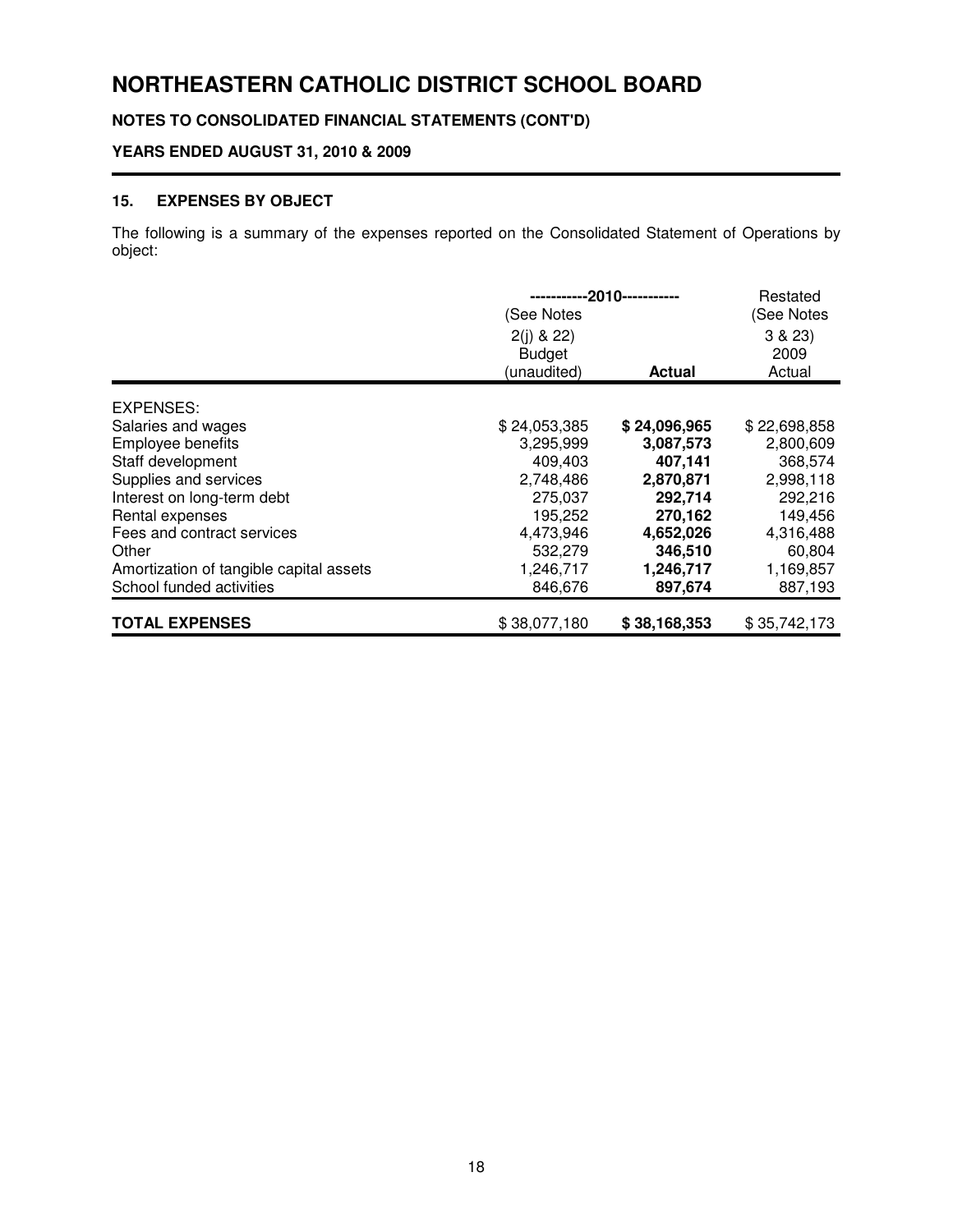**NOTES TO CONSOLIDATED FINANCIAL STATEMENTS (CONT'D)**

## **YEARS ENDED AUGUST 31, 2010 & 2009**

## **16. TANGIBLE CAPITAL ASSETS**

|                       |                         | <b>ADDITIONS</b> | .COST------------------------ |                        |                  |                    | ---ACCUMULATED AMORTIZATION----------<br><b>DISPOSALS.</b>                   |                 |              |                                           |
|-----------------------|-------------------------|------------------|-------------------------------|------------------------|------------------|--------------------|------------------------------------------------------------------------------|-----------------|--------------|-------------------------------------------|
|                       | <b>BALANCE.</b>         | <b>AND</b>       |                               | <b>BALANCE.</b>        | <b>BALANCE.</b>  |                    | <b>WRITE-OFFS.</b>                                                           | <b>BALANCE,</b> |              | <b>NET BOOK VALUE</b>                     |
|                       | AUG. 31. 2009 TRANSFERS |                  |                               |                        |                  |                    | DISPOSALS AUG. 31, 2010 AUG. 31, 2009 AMORTIZATION ADJUSTMENTS AUG. 31, 2010 |                 | 2010         | 2009                                      |
| Land                  | 4.700 \$                | 315.900 \$       | $\sim$                        | 320.600<br>\$          | -\$              |                    | \$<br>٠                                                                      | \$              | $320.600$ \$ | 4,700                                     |
| <b>Buildings</b>      | 34,975,511              | 2.746.883        | ۰.                            | 37,722,394             | 7,813,321        | 898,522            | ٠                                                                            | 8,711,843       | 29,010,551   | 27,162,190                                |
| Other buildings       |                         | 731.425          | ۰.                            | 731.425                |                  | 36,571             | ٠                                                                            | 36.571          | 694.854      |                                           |
| Portable structures   | 669,300                 | ÷.               |                               | 669.300                | 364.334          | 33,465             | ٠                                                                            | 397.799         | 271.501      | 304,966                                   |
| Furniture             | 60.325                  | ۰                | (5, 149)                      | 55.176                 | 31.799           | 5.775              | (5, 149)                                                                     | 32.425          | 22,751       | 28,526                                    |
| Equipment             | 242.537                 | 37,583           | (22,580)                      | 257.540                | 119.277          | 29,960             | (22,580)                                                                     | 126.657         | 130,883      | 123,260                                   |
| Computer hardware     | 407.759                 | 230,551          | (148,006)                     | 490,304                | 257.977          | 90,309             | (148,006)                                                                    | 200,280         | 290,024      | 149,782                                   |
| Computer software     | 158,026                 | 36,884           | (19, 569)                     | 175,341                | 98,021           | 33,337             | (19, 569)                                                                    | 111.789         | 63,552       | 60,005                                    |
| Vehicles              |                         | 67.308           |                               | 67.308                 |                  | 7.918              |                                                                              | 7.918           | 59,390       |                                           |
| Capital leased assets | 554,300                 |                  |                               | 554,300                | 332,580          | 110,860            | ٠                                                                            | 443.440         | 110,860      | 221,720                                   |
| <b>TOTAL</b>          | $$37,072,458$ \$        | 4,166,534 \$     |                               | (195,304) \$41,043,688 | 9,017,309<br>\$. | \$246,717.<br>- \$ | (195, 304)                                                                   |                 |              | $$10,068,722$ $$30,974,966$ $$28,055,149$ |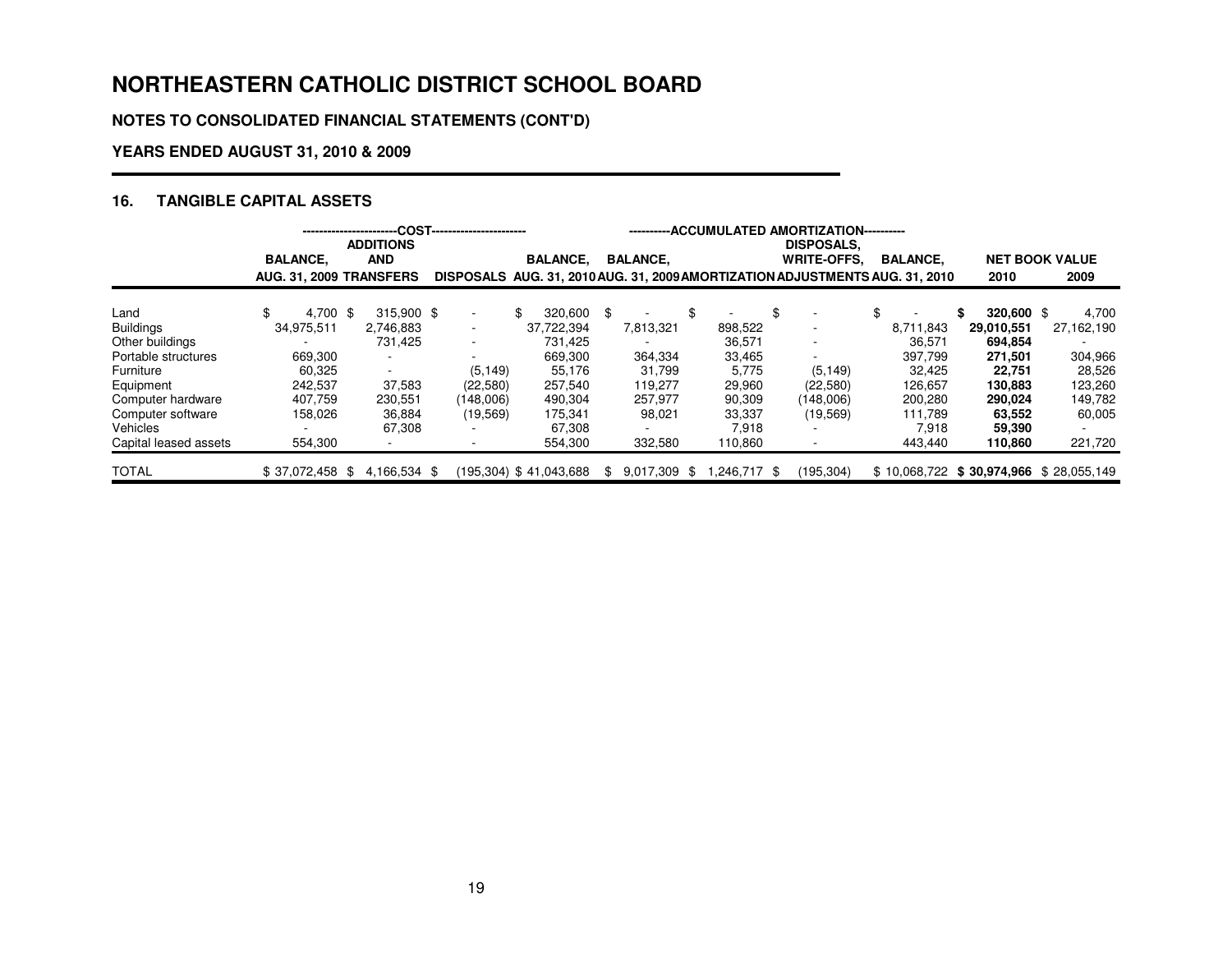## **NOTES TO CONSOLIDATED FINANCIAL STATEMENTS (CONT'D)**

## **YEARS ENDED AUGUST 31, 2010 & 2009**

## **17. ACCUMULATED SURPLUS**

The accumulated surplus consists of the following:

|                                                                | 2010         | 2009         |
|----------------------------------------------------------------|--------------|--------------|
| Invested in tangible capital assets                            | \$24,867,513 | \$22,420,880 |
| Operating accumulated surplus                                  | 44,988       | (175, 723)   |
| Approved capital receivable                                    | 1,914,975    |              |
| Amounts restricted for future use by board motion (Schedule 1) | 3,611,377    | 4,158,461    |
| School activities fund                                         | 428,590      | 365,984      |
| Employee benefits payable                                      | (3,991,097)  | (3,934,228)  |
| Accrued interest on long-term debt                             | (114, 277)   | (105, 293)   |
| TOTAL ACCUMULATED SURPLUS                                      | \$26,762,069 | \$22,730,081 |

## **18. ONTARIO SCHOOL BOARD INSURANCE EXCHANGE ("OSBIE")**

The School Board is a member of the Ontario School Board Insurance Exchange ("OSBIE"), a reciprocal insurance company licensed under the Insurance Act. OSBIE insures general public liability, property damage and certain other risks. Liability insurance is available to a maximum of \$20,000,000 per occurrence.

The ultimate premiums over a five-year period are based on the reciprocal's and the Board's actual claims experience. Periodically, the Board may receive a refund or be asked to pay an additional premium based on its pro rata share of claims experience. The current five-year term expires December 2011.

### **19. FINANCIAL INSTRUMENTS**

### (a) FAIR VALUE OF FINANCIAL INSTRUMENTS

The carrying amounts of cash and cash equivalents, accounts receivable and accounts payable and accrued liabilities approximate their fair value due to the immediate or short-term maturities of these instruments. The carrying amount of the long-term debt approximates fair value as the School Board's current rate of borrowing for similar debt instruments of comparable maturity is not materially different.

### (b) CREDIT RISK

Credit risk is the risk that a counter-party will fail to discharge its obligation to the Board reducing the expected cash inflow from the Board's assets recorded at the statement of financial position date. Credit risk can be concentrated in debtors that are similarly affected by economic or other conditions. Significant concentrations of credit risk are related to the accounts receivable from the Ministry of Education, certain local governments and First Nation entities. For these accounts, the Board determines, on a continuing basis, the probable losses and sets up a provision for losses based on the estimated realizable value.

#### (c) INTEREST RATE RISK

The Board is exposed to interest rate risk for certain of its financial assets and liabilities. Under the demand operating facility, the Board may have short-term borrowings for working capital purposes, which would expose them to fluctuations in short-term interest rates.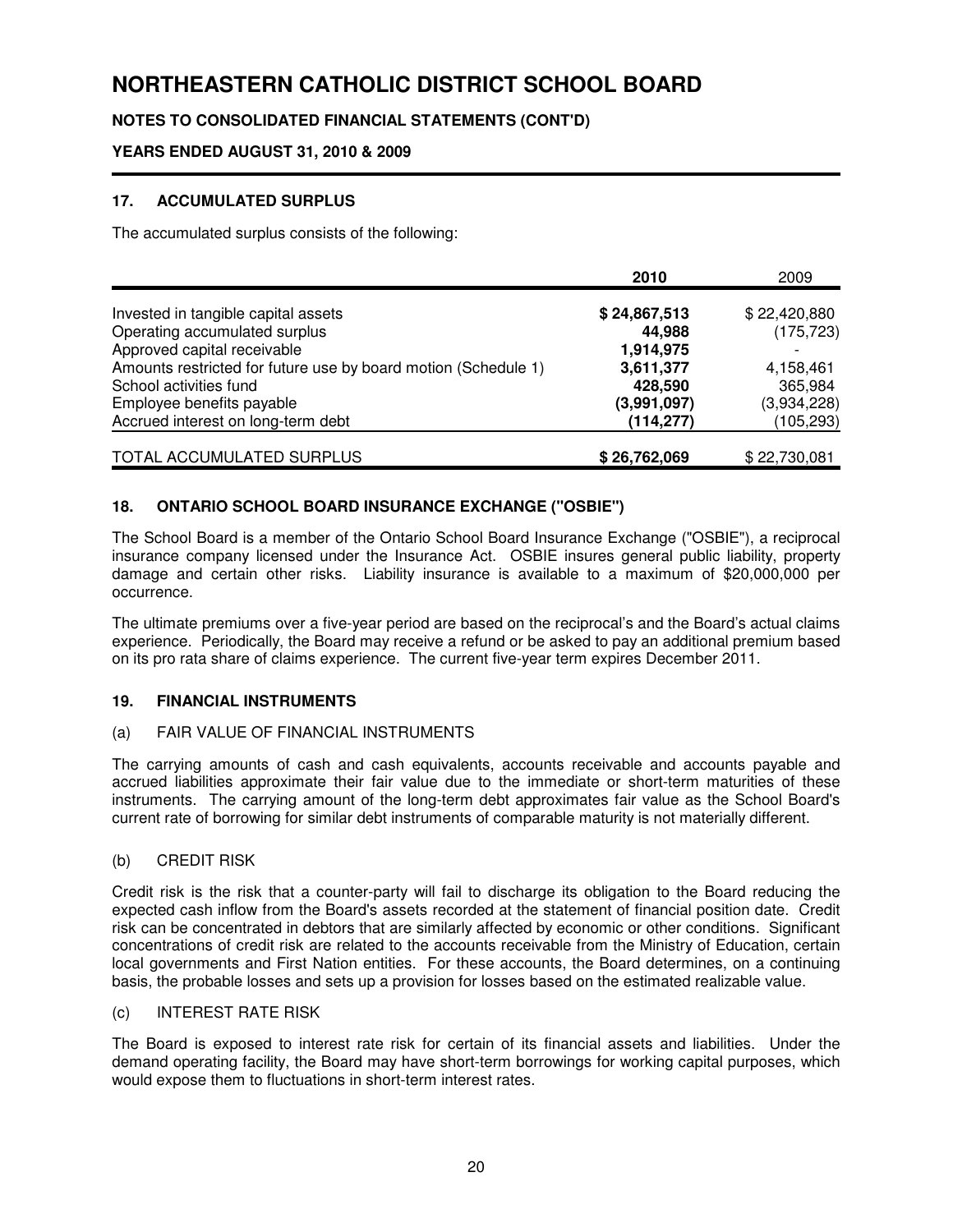## **NOTES TO CONSOLIDATED FINANCIAL STATEMENTS (CONT'D)**

### **YEARS ENDED AUGUST 31, 2010 & 2009**

#### **20. COMMITMENTS**

#### (a) LEASE OBLIGATIONS

The Northeastern Catholic District School Board has entered into agreements to lease certain office equipment. Minimum lease payments for the next four years are approximately as follows:

| 2010/2011 | \$  | 119,909 |
|-----------|-----|---------|
| 2011/2012 | SS. | 89,618  |
| 2012/2013 |     | 7,196   |
| 2013/2014 | \$  | 6,529   |

The Board also pays \$100,000 annually (excluding GST rebate) for the rental of a classroom and a gymnasium in Moosonee, Ontario. There is, however, no written agreement in place related to this rental. The Board receives funding from the Ministry of Education to offset this expense.

#### (b) CONSTRUCTION COMMITMENTS

Commitments on incomplete construction contracts for various school building projects amounted to approximately nil (2009 - \$2,650) as at August 31, 2010, relating to capital projects.

#### **21. CONTINGENT LIABILITIES**

The Board is contingently liable with respect to litigation and claims which arise from time to time in the normal course of business. In the opinion of management, the liability that may arise from such contingencies would not have a significant adverse effect on the consolidated financial statements of the Board.

### **22. BUDGET DATA**

The unaudited budget data presented in these consolidated financial statements is based upon the 2010 revised budget approved by the Board on December 10, 2009. Capitalization of assets, amortization, and gains and losses on disposal were not contemplated on development of the budget and, as such, have not been included. The chart below reconciles the approved budget to the budget figures reported in the Consolidated Statement of Operations. Where amounts were not budgeted for, the actual amounts for 2010 were used in order to adjust the budget numbers to reflect the same basis of accounting as that used to report the actual results.

As the Consolidated Statement of Change in Net Debt is a new statement in the 2009-2010 financial statements, the budget figures in that statement have not been provided.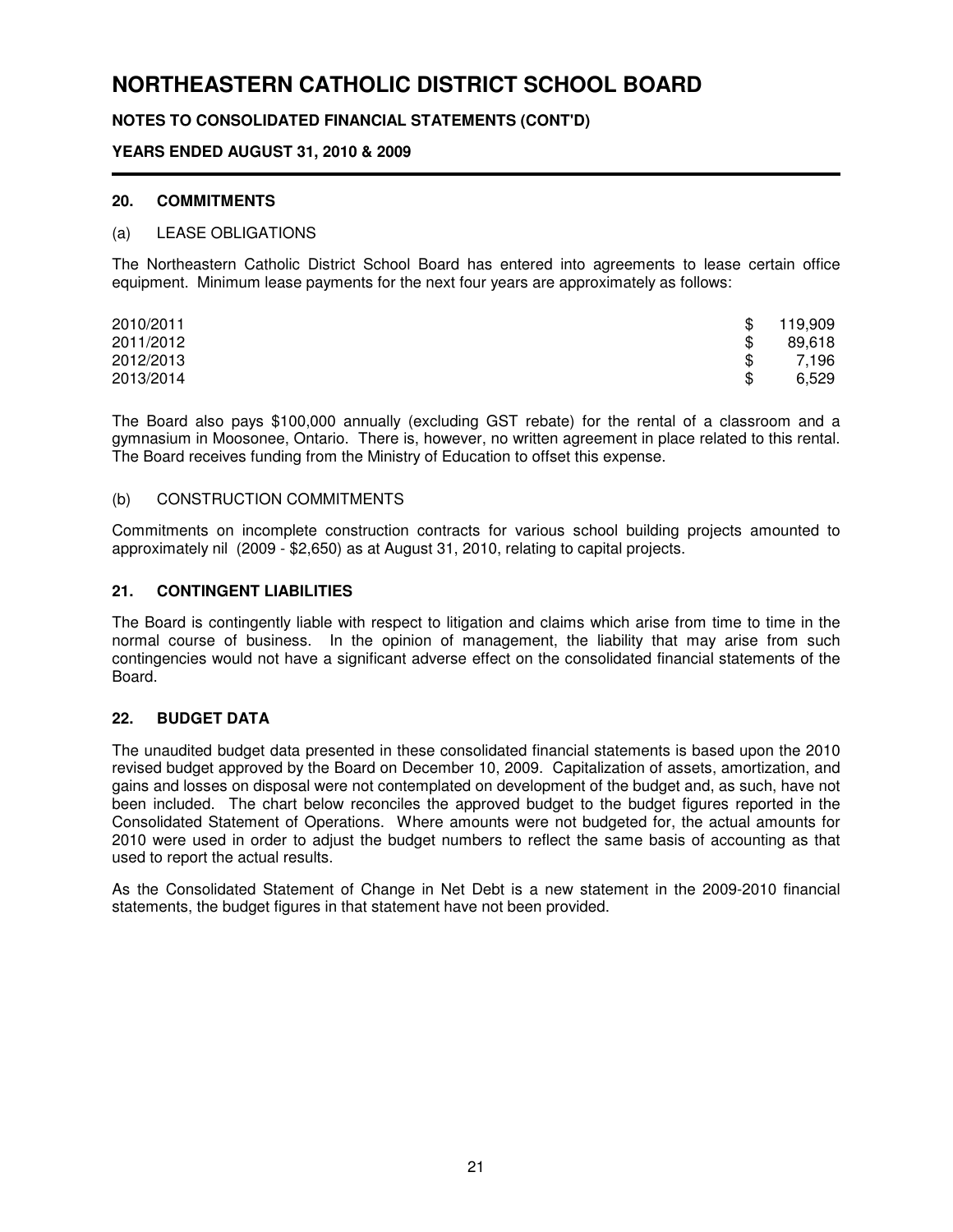## **NOTES TO CONSOLIDATED FINANCIAL STATEMENTS (CONT'D)**

## **YEARS ENDED AUGUST 31, 2010 & 2009**

|                                                                                                | -2010-------------------- |    |                          |                                        |
|------------------------------------------------------------------------------------------------|---------------------------|----|--------------------------|----------------------------------------|
|                                                                                                | <b>Budget</b>             |    | Change                   | Restated<br><b>Budget</b>              |
| <b>TOTAL REVENUE</b>                                                                           | \$38,800,095              | \$ |                          | \$38,800,095                           |
| <b>EXPENSES</b><br>Total expenditure, budget 2010<br>Capital asset expenditure<br>Amortization | 38,639,432                |    | (1,808,969)<br>1,246,717 | 38,639,432<br>(1,808,969)<br>1,246,717 |
| <b>TOTAL EXPENSES</b>                                                                          | 38,639,432                |    | (562, 252)               | 38,077,180                             |
| <b>ANNUAL SURPLUS</b>                                                                          | 160,663                   |    | 562,252                  | 722,915                                |
| ACCUMULATED SURPLUS, beginning of year                                                         | 22,730,081                |    |                          | 22,730,081                             |
| ACCUMULATED SURPLUS, end of year                                                               | \$22,890,744              | \$ | 562,252                  | \$23,452,996                           |

### **23. PARTNERSHIP IN TRI-BOARD TRANSPORTATION CONSORTIUM**

On April 26, 2005, the Board entered into an agreement with District School Board Ontario North East and Conseil Scolaire Public du District du Nord-Est de l'Ontario in order to provide common administration of student transportation in the Region. This agreement was executed in an effort to increase delivery efficiency and cost effectiveness of student transportation for each of the Boards. Under the agreement, decisions related to the financial and operating activities of the Consortium are shared. No partner is in a position to exercise unilateral control.

The Board's consolidated financial statements reflect proportionate consolidation, whereby they include the assets that it controls, the liabilities that it has incurred, and its pro-rata share of revenues and expenses.

The following provides condensed financial information:

|                                                                                             | $-2010$ |                                |    |                                |    |                                | -2009 |                          |  |  |
|---------------------------------------------------------------------------------------------|---------|--------------------------------|----|--------------------------------|----|--------------------------------|-------|--------------------------|--|--|
|                                                                                             |         | <b>Total</b>                   |    | <b>Board</b><br><b>Portion</b> |    | Total                          |       | <b>Board</b><br>Portion  |  |  |
| <b>FINANCIAL POSITION</b><br><b>Financial assets</b><br>Liabilities<br>Non-Financial assets | \$      |                                | \$ | -                              | \$ |                                | \$    |                          |  |  |
| <b>ACCUMULATED SURPLUS</b>                                                                  | \$      |                                | \$ | $\blacksquare$                 | \$ |                                | \$    |                          |  |  |
| <b>OPERATIONS</b><br>Revenues<br><b>Expenses</b>                                            |         | \$10,889,737<br>(10, 816, 711) | \$ | 2,834,018<br>(2,815,062)       |    | not available<br>not available | S     | 3,160,792<br>(2,841,220) |  |  |
| <b>ANNUAL SURPLUS</b>                                                                       | \$      | 73,026                         | \$ | 18,956                         | \$ |                                | \$    | 319,572                  |  |  |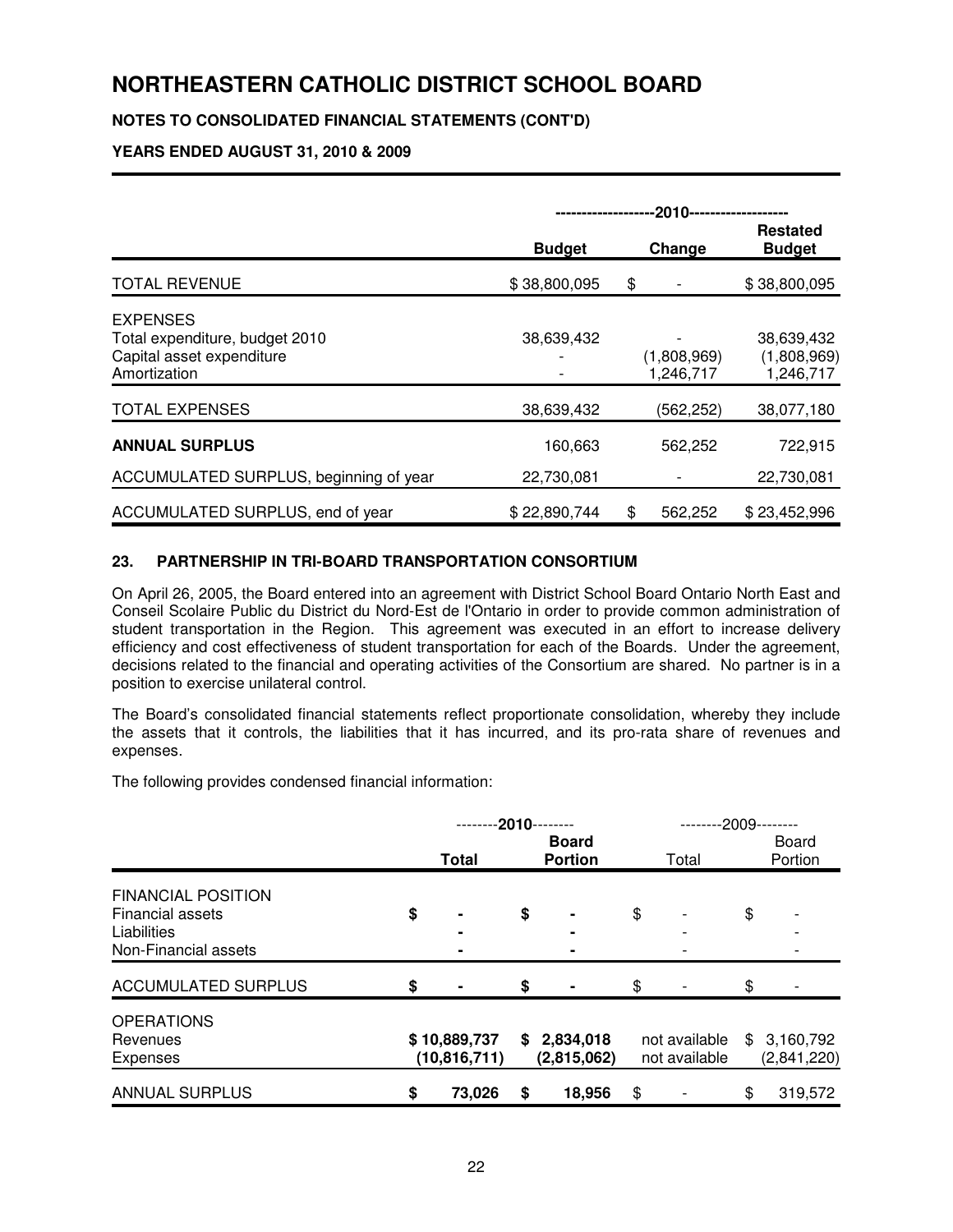## **NOTES TO CONSOLIDATED FINANCIAL STATEMENTS (CONT'D)**

## **YEARS ENDED AUGUST 31, 2010 & 2009**

In prior years, transportation consortium surpluses realized at year-end were to be paid out to the bus operators. In 2009-2010, however, the payment formula was changed and surpluses for 2007-2008 to 2009-2010 will now be returned to the consortium partners. The Board's share of the surpluses for 2007- 2008 and 2008-2009 are \$252,044 and \$319,572 respectively. As these amounts are significant, it was necessary to restate the Board's comparative figures. The change to the accumulated surplus as at August 31, 2009 is shown in Note 3. The change to the accumulated surplus as at August 31, 2008 is as follows:

| DEFICIT, at August 31, 2008:                                           |                  |
|------------------------------------------------------------------------|------------------|
| Reserves and reserve funds balances                                    | 3,834,145<br>\$. |
| School activities fund balance                                         | 311,560          |
| Amounts to be recovered                                                | (10,063,958)     |
| DEFICIT, as previously reported                                        | (5,918,253)      |
| Transportation surplus adjustment for 2007-2008 (see Note above)       | 252,044          |
| Net book value of tangible capital assets recorded, at August 31, 2008 | 28,271,923       |
| ACCUMULATED SURPLUS, at August 31, 2008, as restated                   | \$22,605,714     |

As well, the comparative amount reported for accounts receivable on the Consolidated Statement of Financial Position has been increased by \$571,616 with a decrease of \$319,572 in the comparative amount reported for transportation expense on the Consolidated Statement of Operations. As noted above, the deficit as at August 31, 2008 was reduced by \$252,044.

### **24. FUTURE ACCOUNTING FOR CONTRIBUTIONS USED FOR CAPITAL**

In the Ministry of Finance Addendum to the 2010 Ontario Budget: Ontario's Plan to Enhance Accountability, Transparency and Financial Management, the government provided direction to school boards on the accounting treatment of capital contributions. This addendum proposes that, effective the fiscal year beginning on September 1, 2010, school boards in Ontario will adopt accounting policies consistent with the Province of Ontario, which include a policy to recognize government transfers and external contributions used in the acquisition of tangible capital assets over the period that the asset is expected to provide service. This policy is to ensure consistency with the current practice of senior governments in Canada and other major broader public-sector organizations (hospitals, colleges and universities), and to ensure that school board operating surpluses or deficits are not distorted by capital grant revenues.

This accounting treatment is not currently a recognized option by the Public Sector Accounting Standards Board (PSAB) and could not be implemented within these financial statements.

### **25. MERGER OF MOOSONEE ROMAN CATHOLIC SEPARATE SCHOOL BOARD**

On September 1, 2009, in accordance with Ontario Regulation 309/09, the Moosonee Roman Catholic Separate School Board ("MRCSSB") merged with the Northeastern Catholic District School Board. As a result, the assets and liabilities of the MRCSSB were to be transferred as follows:

(i) any assets of the MRCSSB purchased with funding provided under the agreement entitled "Entente Canada - Ontario relative à l'enseignement dans la langue de la minorité et à l'enseignement de la seconde langue officielle 2005-2006 à 2008-2009" were to be transferred to the Conseil scolaire de district catholique des Grandes Rivières ("CSDCGR"),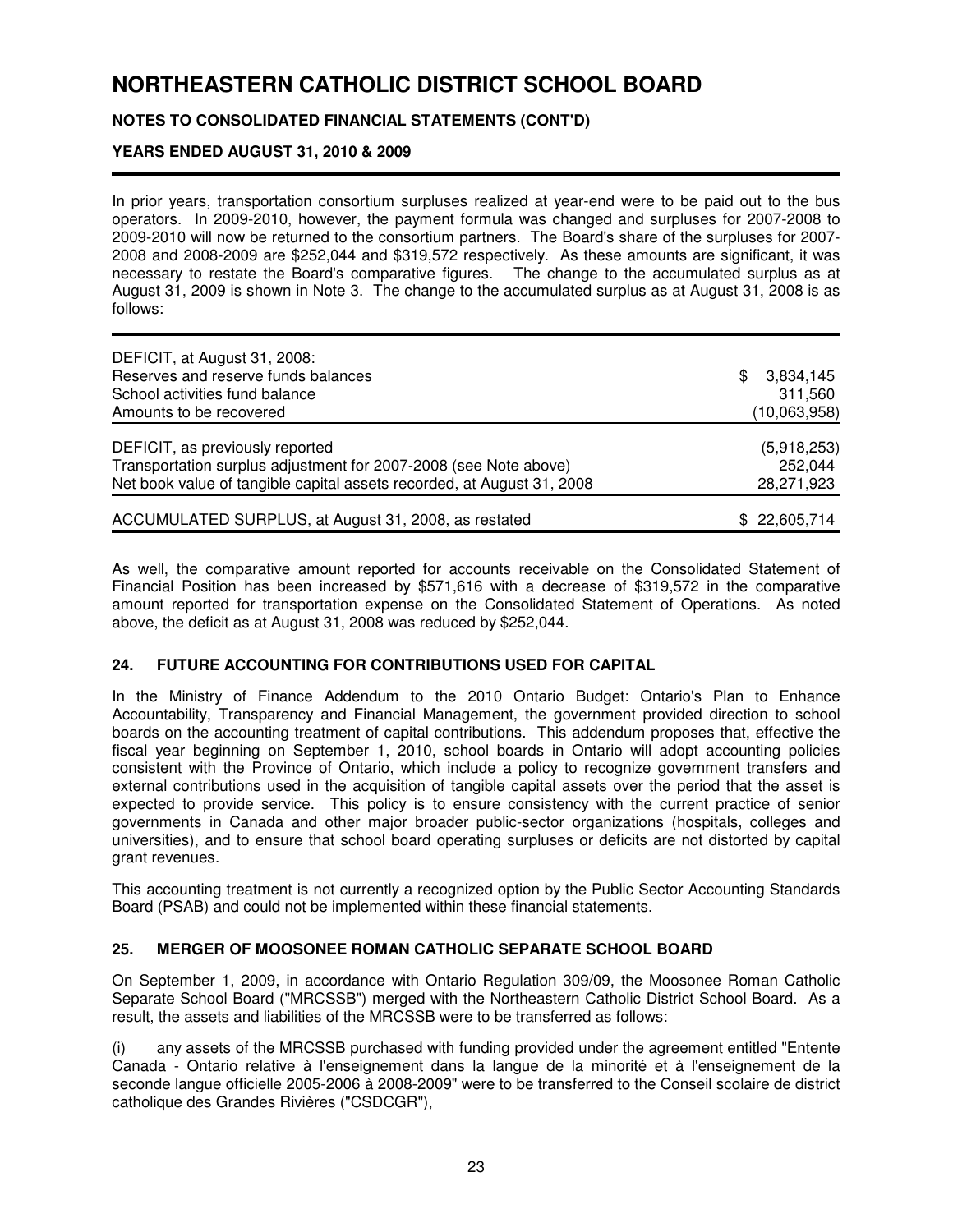## **NOTES TO CONSOLIDATED FINANCIAL STATEMENTS (CONT'D)**

#### **YEARS ENDED AUGUST 31, 2010 & 2009**

(ii) 95 per cent of the value of the MRCSSB's school site was to be transferred to the NCDSB and 5 per cent to the CSDCGR, and

(iii) all other assets and liabilities of the MRCSSB were transferred to the NCDSB to be held in trust by it until it is determined how the assets and liabilities are to be distributed between the NCDSB and the CSDCGR.

To date, an arrangement related to the above has not been finalized between the NCDSB and the CSDCGR. These boards will meet in the near future to finalize an agreement and transfer the applicable assets and liabilities accordingly.

As the merger between the MRCSSB and the NCDSB did not take place until September 1, 2009, the comparative actual figures presented in these consolidated financial statements for the year ended August 31, 2009 do not include the assets, liabilities, revenues or expenses of the MRCSSB. The assets, liabilities and related surplus, however, were included in the accounts of the NCDSB effective September 1, 2009. The amounts included were obtained from audited financial statements prepared by another auditor and are as follows as at August 31, 2009:

| <b>ASSETS</b><br><b>LIABILITIES</b>    | \$680,775<br>509,425 |
|----------------------------------------|----------------------|
| <b>NET ASSETS</b>                      | \$171,350            |
| <b>FINANCIAL POSITION</b>              |                      |
| Fund balance - operating               | \$286,890            |
| Amount to be recovered in future years | (115, 540)           |
| <b>TOTAL FINANCIAL POSITION</b>        | 171,350<br>\$.       |

As part of the merger, the School Board also took possession of various tangible capital assets that have been included in the Tangible Capital Assets balance on the Statement of Financial Position. These capital assets were treated as additions in the 2009-2010 fiscal year, however, no amount was paid for these assets. These capital asset additions were adjusted through the accumulated surplus as at September 1, 2009 as follows:

| Land<br><b>Building</b><br>Other buildings<br>Vehicle | \$<br>315,900<br>953,100<br>731,425<br>67,308 |
|-------------------------------------------------------|-----------------------------------------------|
| TOTAL MOOSONEE CAPITAL ASSETS ADDITIONS               | \$2,067,733                                   |

To reflect the merger of the NCDSB and the MRCSSB effective September 1, 2009, various "beginning of the year" balances have been adjusted as follows: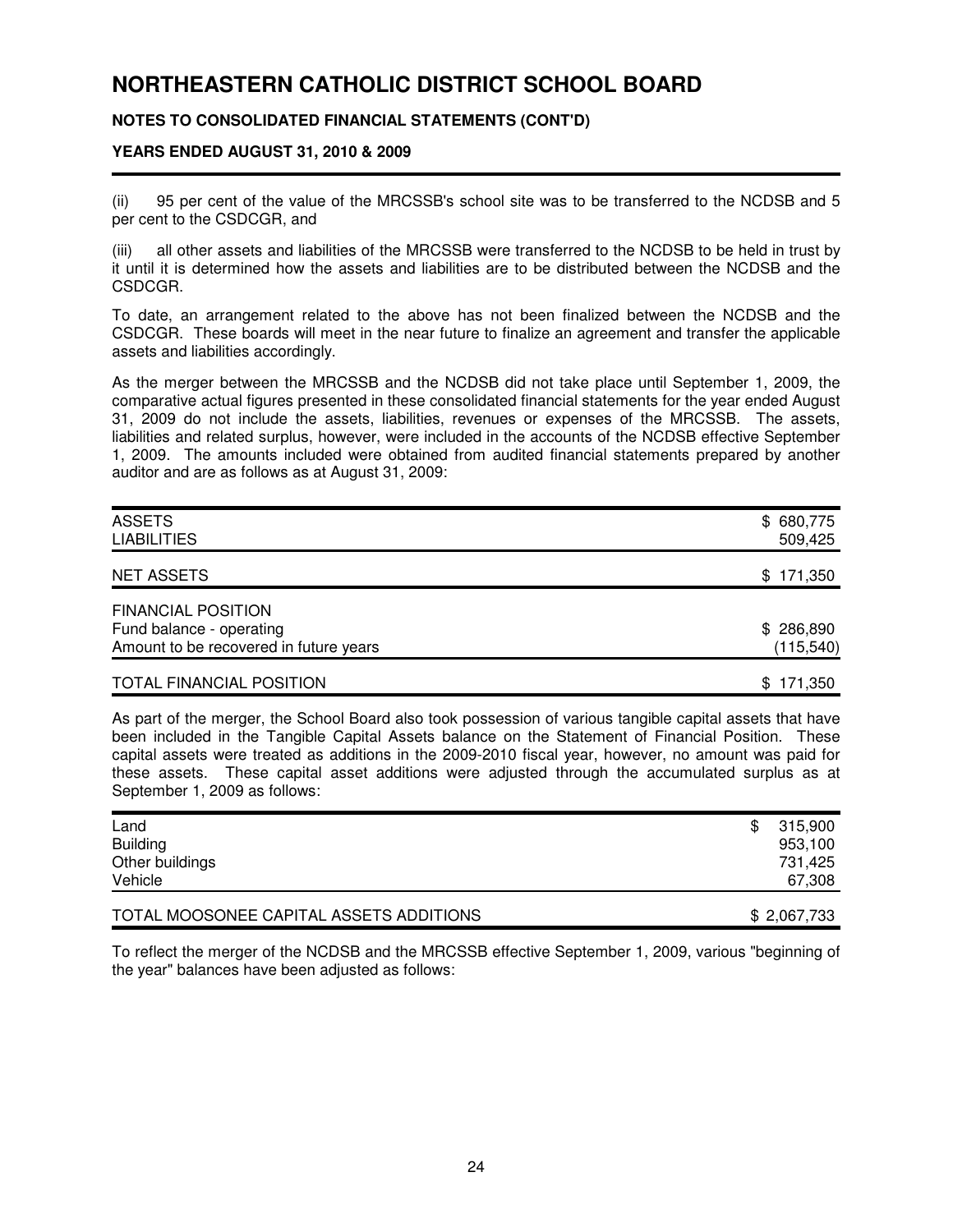## **NOTES TO CONSOLIDATED FINANCIAL STATEMENTS (CONT'D)**

## **YEARS ENDED AUGUST 31, 2010 & 2009**

|                                                                            | <b>BALANCE,</b><br>AUG. 31, 2009 | <b>CAPITAL</b><br><b>ASSET</b><br><b>ADDITIONS</b> | <b>TOTAL</b><br><b>FINANCIAL</b><br><b>POSITION</b> | <b>BALANCE,</b><br><b>SEPT. 1, 2009</b> |
|----------------------------------------------------------------------------|----------------------------------|----------------------------------------------------|-----------------------------------------------------|-----------------------------------------|
| <b>Consolidated Statement of Operations:</b><br><b>Accumulated Surplus</b> | \$22,730,081                     | \$2,067,733                                        | 171,350<br>\$.                                      | \$24,969,164                            |
| Consolidated Statement of Changes in Net Debt:<br>Net Debt                 | \$ (5,384,950)                   | \$2,067,733                                        | 171,350<br>\$.                                      | $$$ (3,145,867)                         |
| Consolidated Statement of Cash Flows:<br>Cash and cash equivalents         | \$<br>6,467,935                  | \$                                                 | 171.350<br>\$.                                      | 6,639,285<br>SS.                        |

Lastly, related to the above mentioned merger, there is potential "transition" funding available from the Ministry of Education. At this time, however, the amount of funding, if any, to be received by the Board cannot be reasonably estimated. Should the Board subsequently receive some transition funding, it will be recorded in the year of receipt.

### **26. SUBSEQUENT EVENT**

Subsequent to year-end, the Board of Trustees formally approved the purchase of Queen Elizabeth School from District School Board Ontario North East for an amount of \$340,000. The sale will take place no later than September 30, 2011 and will be funded by a transfer from deferred revenue (ie. proceeds of disposition).

### **27. COMPARATIVE FIGURES**

Certain comparative figures have been reclassified to conform with the current year's financial statement presentation.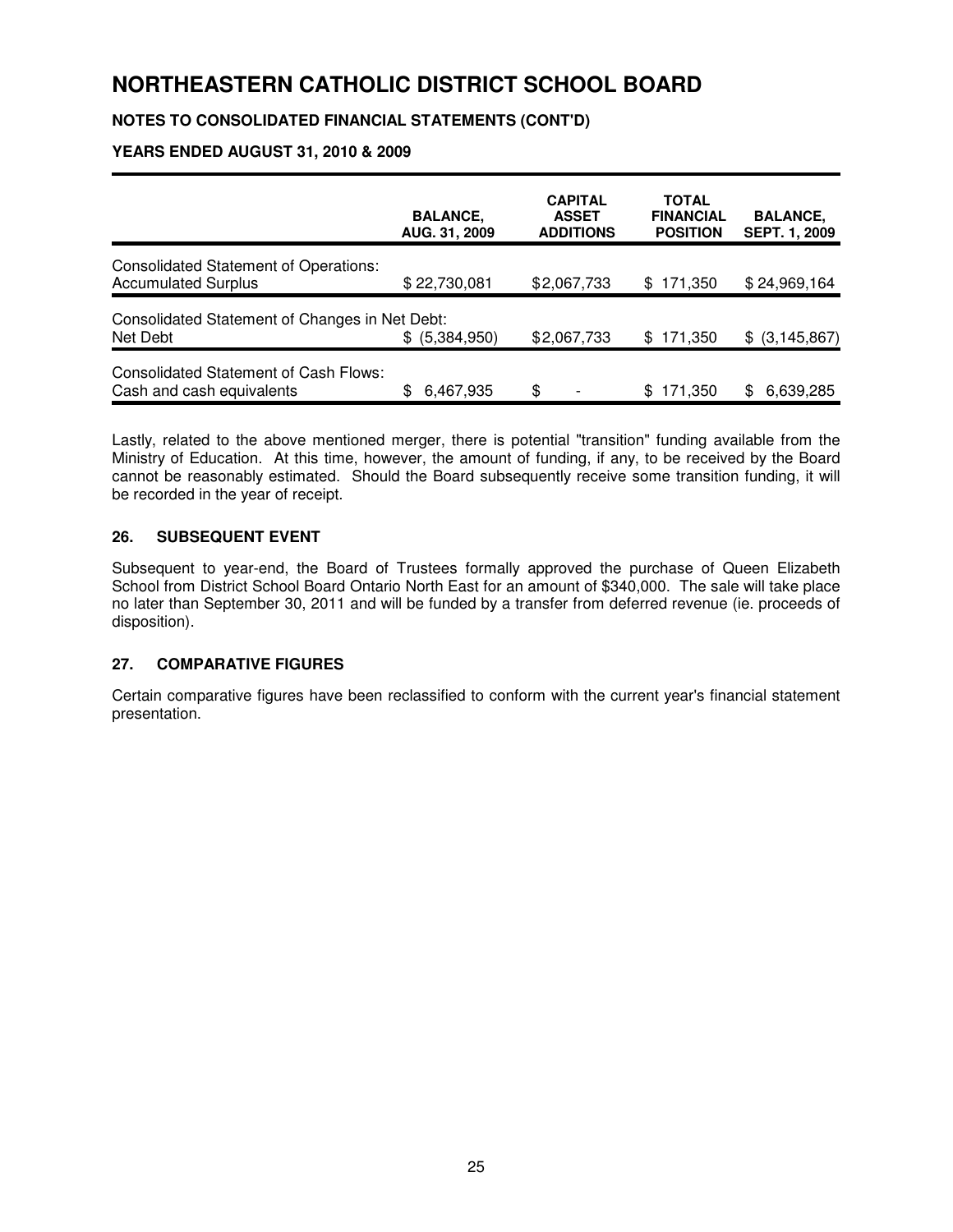## **CONSOLIDATED SCHEDULE OF ACCUMULATED SURPLUS**

|                                         | 2010              | 3 and 23)<br>2009  |
|-----------------------------------------|-------------------|--------------------|
| <b>RESERVE FOR WORKING FUNDS</b>        | 3,046,457<br>S.   | \$3,046,457        |
| <b>RESERVE FUNDS</b>                    |                   |                    |
| <b>Bursaries</b>                        | 3,129             | 3,111              |
| Capital                                 | 78,248            | 77,787             |
| School renewal<br>Sick leave            | 72,359<br>304,402 | 622,344<br>302,609 |
| <b>WSIB</b>                             | 106,782           | 106,153            |
| <b>TOTAL RESERVE FUNDS</b>              | 564,920           | 1,112,004          |
| <b>TOTAL RESERVES AND RESERVE FUNDS</b> | 3,611,377         | 4,158,461          |
| <b>SURPLUSES (DEFICITS)</b>             |                   |                    |
| Invested in tangible capital assets     | 24,867,513        | 22,420,880         |
| Operating accumulated surplus           | 44,988            | (175, 723)         |
| Approved capital receivable             | 1,914,975         |                    |
| School activities fund                  | 428,590           | 365,984            |
| <b>UNFUNDED</b>                         |                   |                    |
| Employee benefits payable               | (3,991,097)       | (3,934,228)        |
| Accrued interest on long-term debt      | (114, 277)        | (105, 293)         |
|                                         | 23,150,692        | 18,571,620         |
| <b>TOTAL SURPLUSES</b>                  |                   |                    |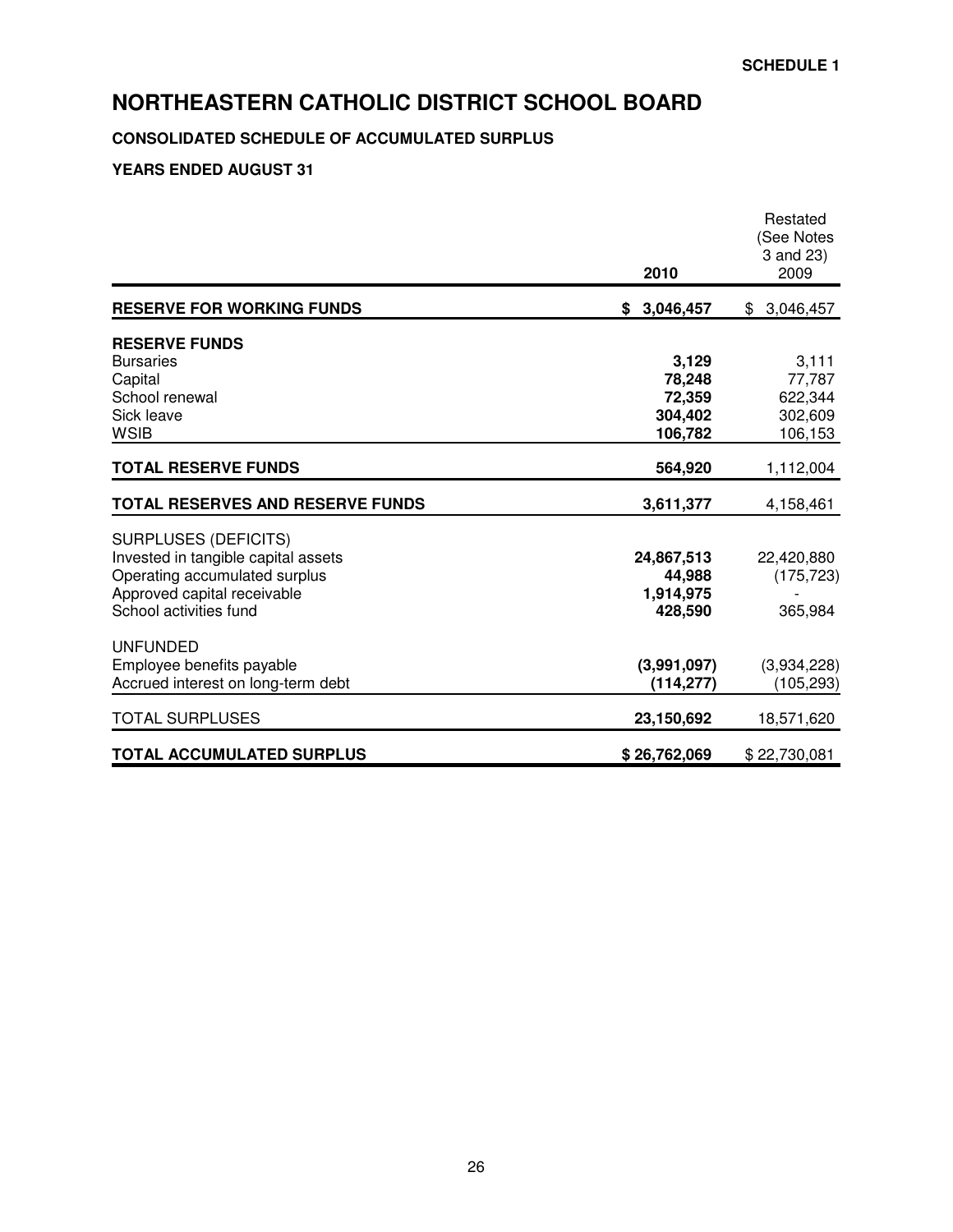#### **SCHEDULE 2**

## **NORTHEASTERN CATHOLIC DISTRICT SCHOOL BOARD**

## **CONSOLIDATED SCHEDULE OF RESERVES AND RESERVE FUNDS CONTINUITY**

|                                                                                  | <b>Reserve for</b><br>Working<br><b>Funds</b> | <b>New Pupil</b><br><b>Places</b><br>Reserve<br><b>Fund</b> | <b>Sick Leave</b><br>Reserve<br>Fund |      | <b>WSIB</b><br>Reserve<br><b>Fund</b> |    | Capital<br>Reserve<br>Fund | <b>Bursaries</b><br>Reserve<br>Fund |     | Total<br>2010          | Total<br>2009     |
|----------------------------------------------------------------------------------|-----------------------------------------------|-------------------------------------------------------------|--------------------------------------|------|---------------------------------------|----|----------------------------|-------------------------------------|-----|------------------------|-------------------|
| BALANCE, Aug. 31, 2009                                                           | \$<br>3,046,457                               | 622,344                                                     | \$<br>302,609                        | - \$ | 106,153                               | -8 | 77,787                     | 3,111                               | \$. | 4,158,461              | \$<br>3,834,145   |
| <b>ADDITIONS</b><br>Current year's transfers<br>Interest earned                  |                                               | 46,713<br>3,302                                             | 1,793                                |      | $\sim$<br>629                         |    | 461                        | 18                                  |     | 46,713<br>6,203        | 313,751<br>10,565 |
| <b>DEDUCTIONS</b><br>Current year's utilization<br><b>BALANCE, Aug. 31, 2010</b> | 3,046,457                                     | (600,000)<br>72,359                                         | 304,402                              |      | 106,782                               |    | 78.248                     | 3.129                               |     | (600,000)<br>3,611,377 | 4,158,461         |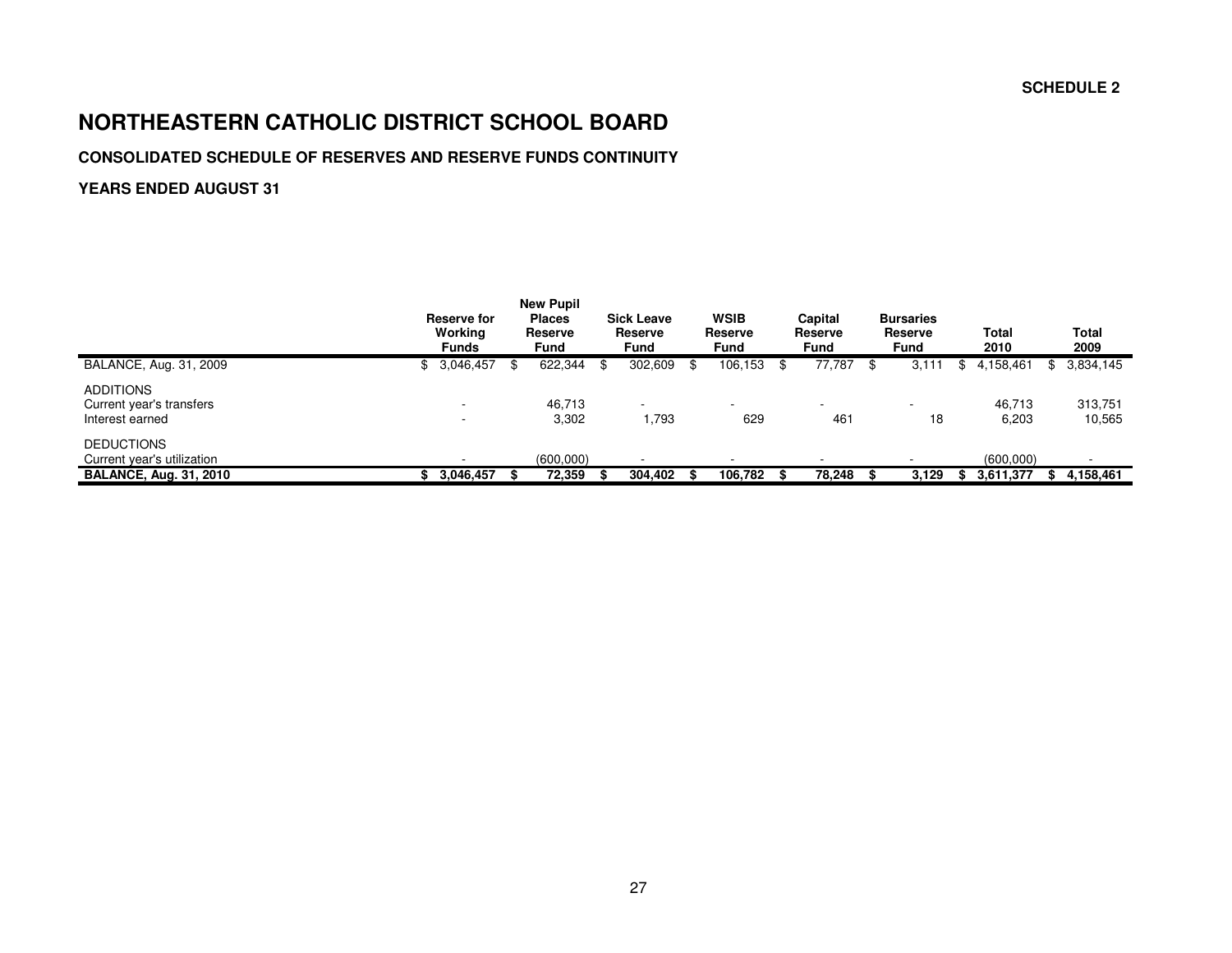## **CONSOLIDATED SCHEDULE OF EXPENSES**

| 2010                                                                              | Restated<br>(See Notes<br>3 and 23)<br>2009                                                     |
|-----------------------------------------------------------------------------------|-------------------------------------------------------------------------------------------------|
|                                                                                   |                                                                                                 |
| \$18,723,119<br>2,210,563<br>301,328<br>1,355,416<br>120,525<br>979,736<br>14,705 | \$17,825,540<br>1,979,453<br>246,626<br>1,398,407<br>110,914<br>791,435<br>5,629                |
|                                                                                   | 22,358,004                                                                                      |
| 2,795,442<br>371,582<br>48,852<br>208,548<br>2,042<br>278,160<br>3,704,626        | 2,538,800<br>300,232<br>62,421<br>172,252<br>2,800<br>261,011<br>3,337,516<br>\$25,695,520      |
|                                                                                   |                                                                                                 |
|                                                                                   |                                                                                                 |
| \$<br>985,800<br>158,366<br>56,961<br>310,046<br>33,652<br>213,890<br>329,105     | \$<br>937,358<br>226,123<br>56,255<br>288,961<br>27,494<br>262,300<br>53,060<br>1,851,551<br>\$ |
|                                                                                   | 23,705,392<br>\$27,410,018<br>\$2,087,820                                                       |